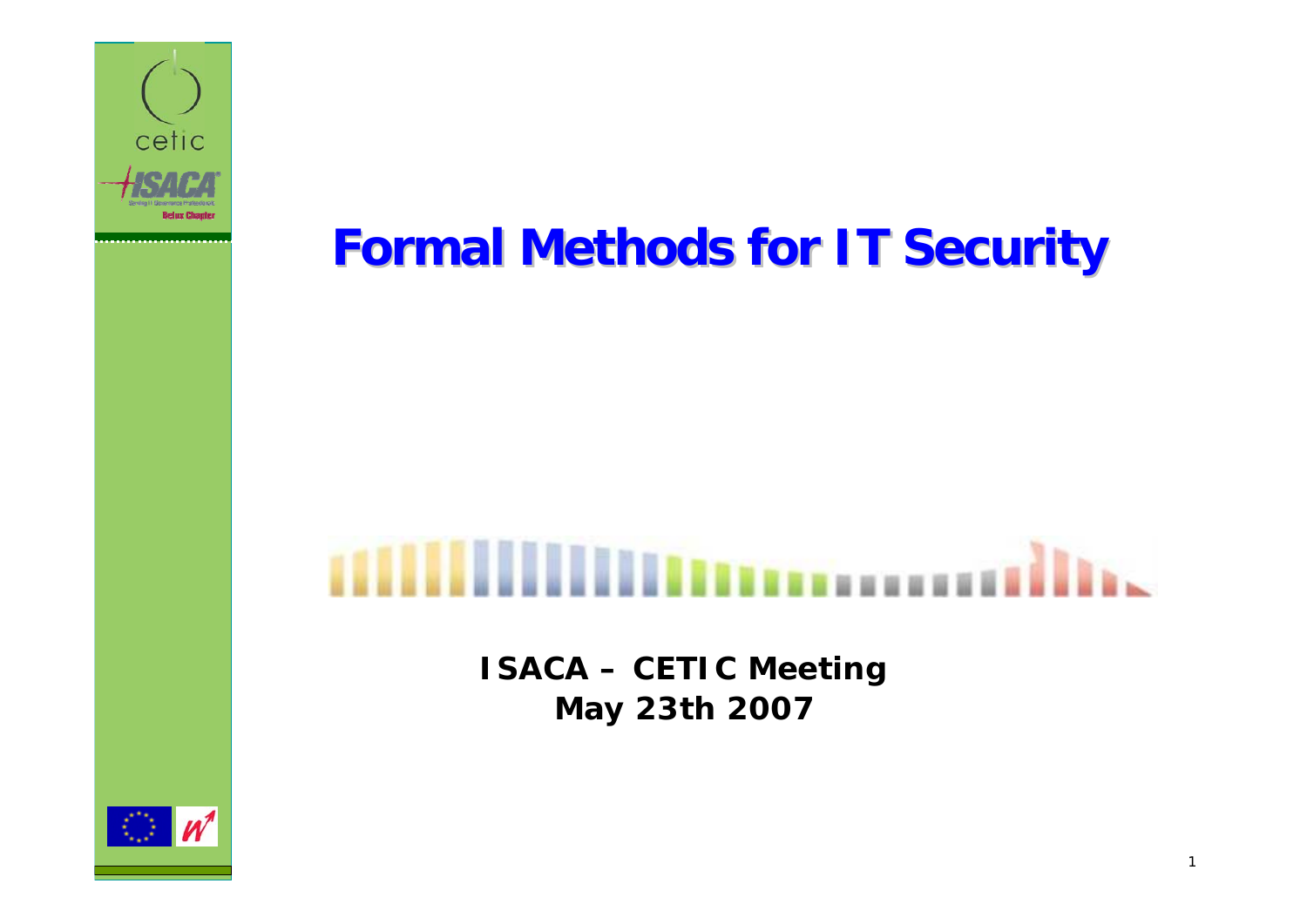

### **Objectives of the talk Objectives of the talk**

What are formal methods ?

What to expect from their application?

Our experience with some formal modeling tools

**Context : IT Security**

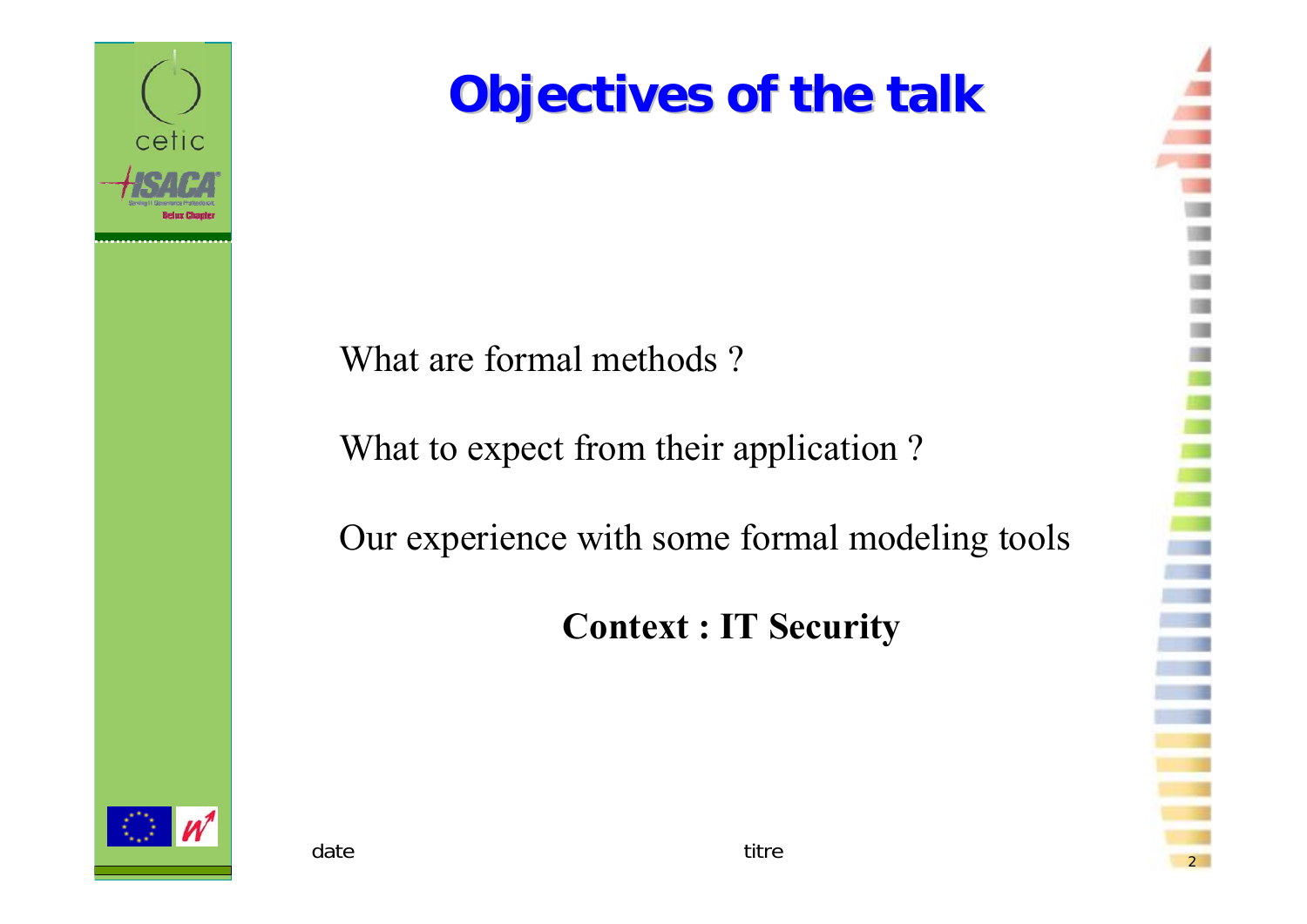

## **The roadmap The roadmap**

#### **Introduction**64

- The added value brought by Formal methods 燃
- Formal models in C.C. certification 鮷
- Formal modeling tools 鐬
- Cetic experience with formal tools 蒾
- Conclusion嶐



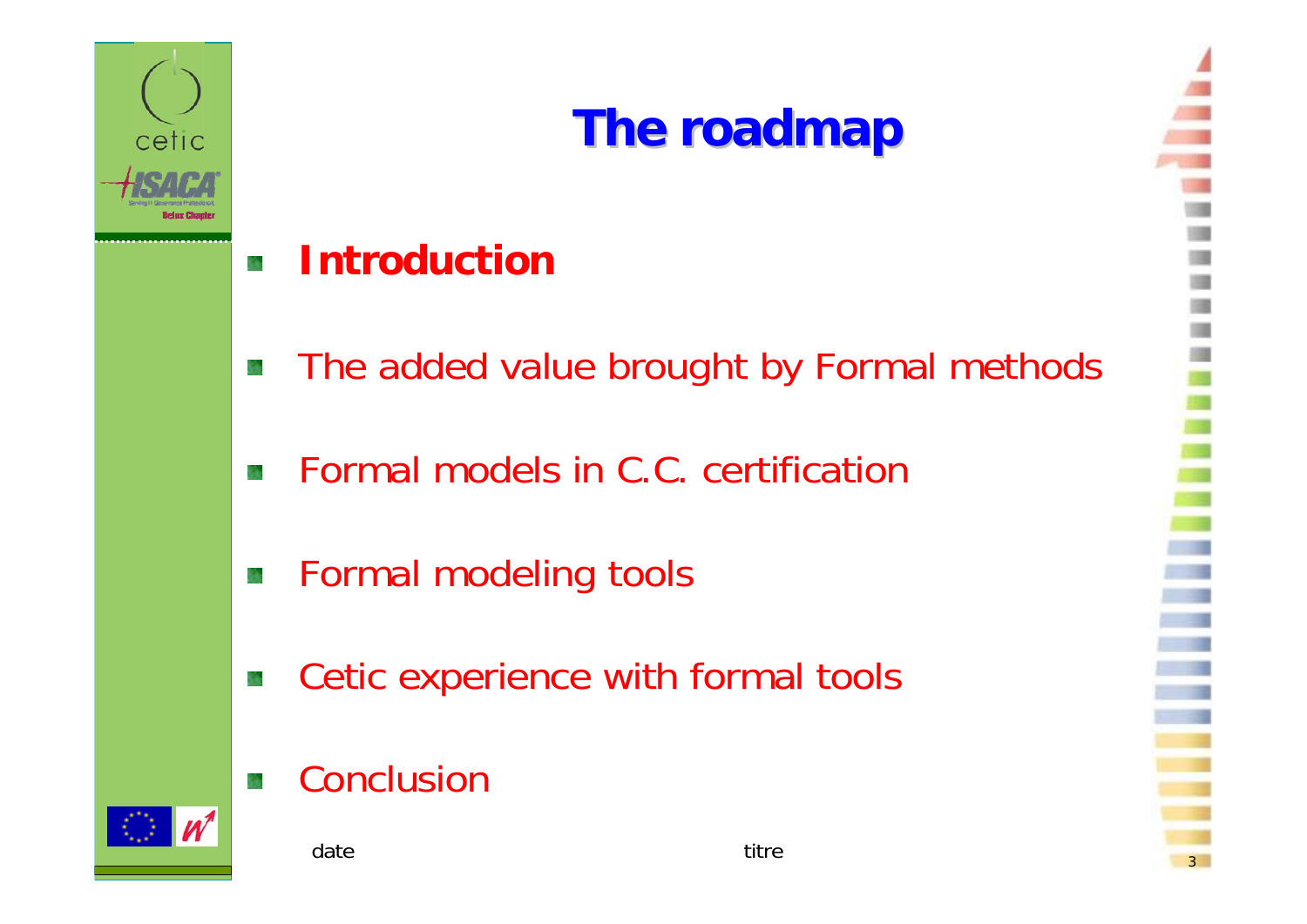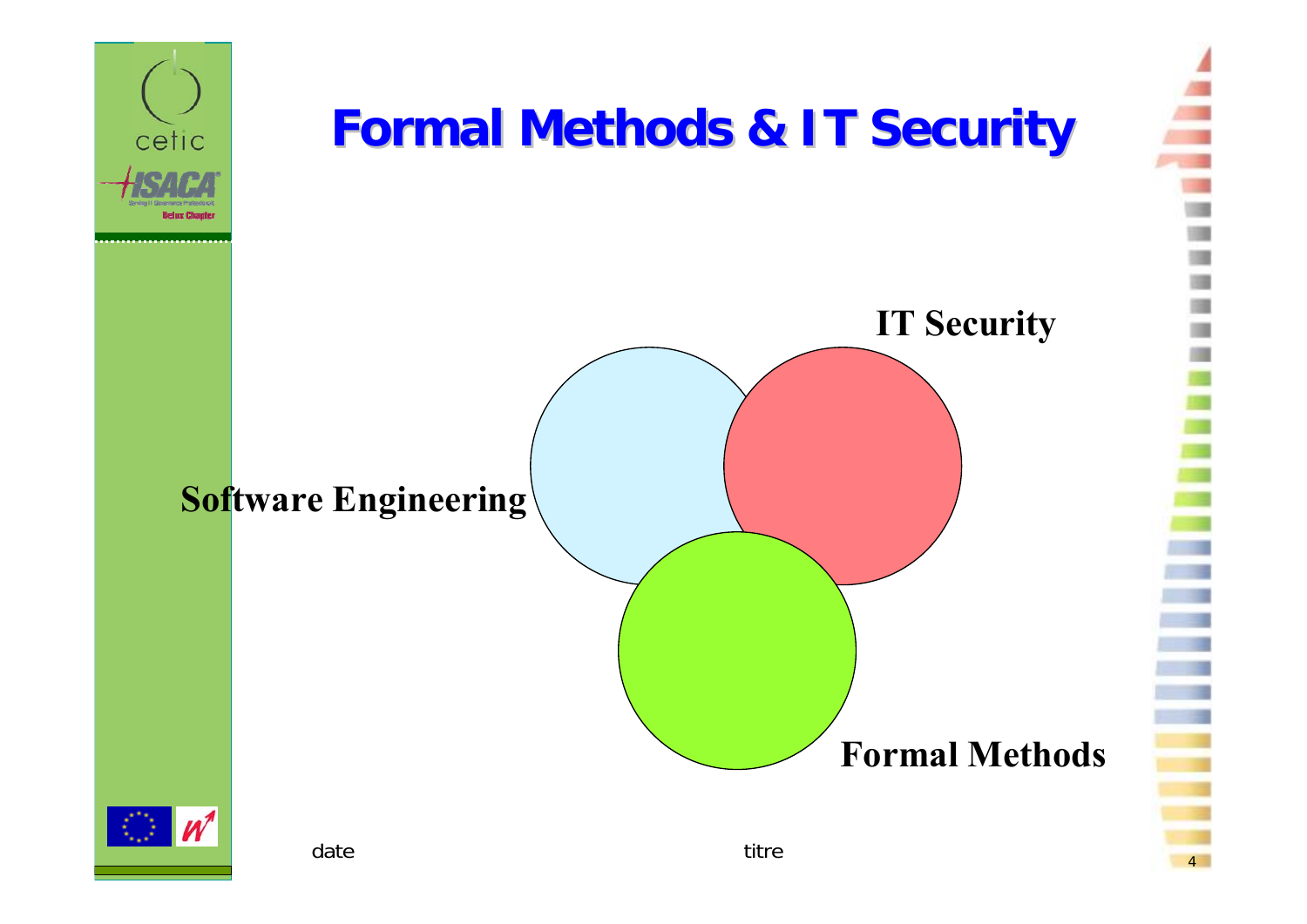

### **What are formal methods?**

**Formal methods** are mathematically-based techniques for the specification, development and verification of software and hardware systems

Idea : performing mathematical analyses can contribute to the reliability and robustness of a design.

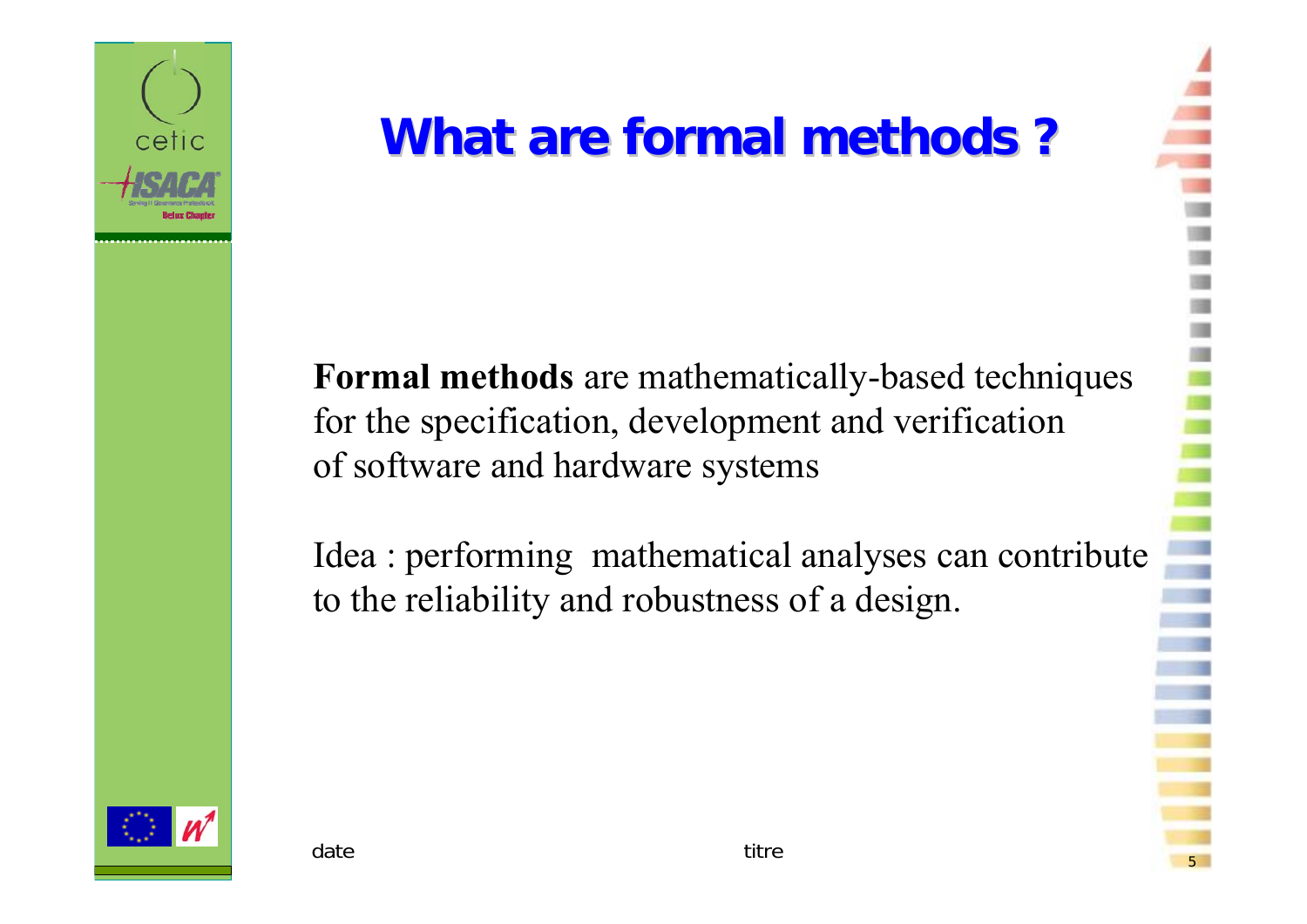

### **IT Security**

**IT / Computer Security** aims at preventing, or at least detecting unauthorized actions by agents in a computer system.

IT security complements : **Safety** : absence of damage due to mistakes or other unintentional failure

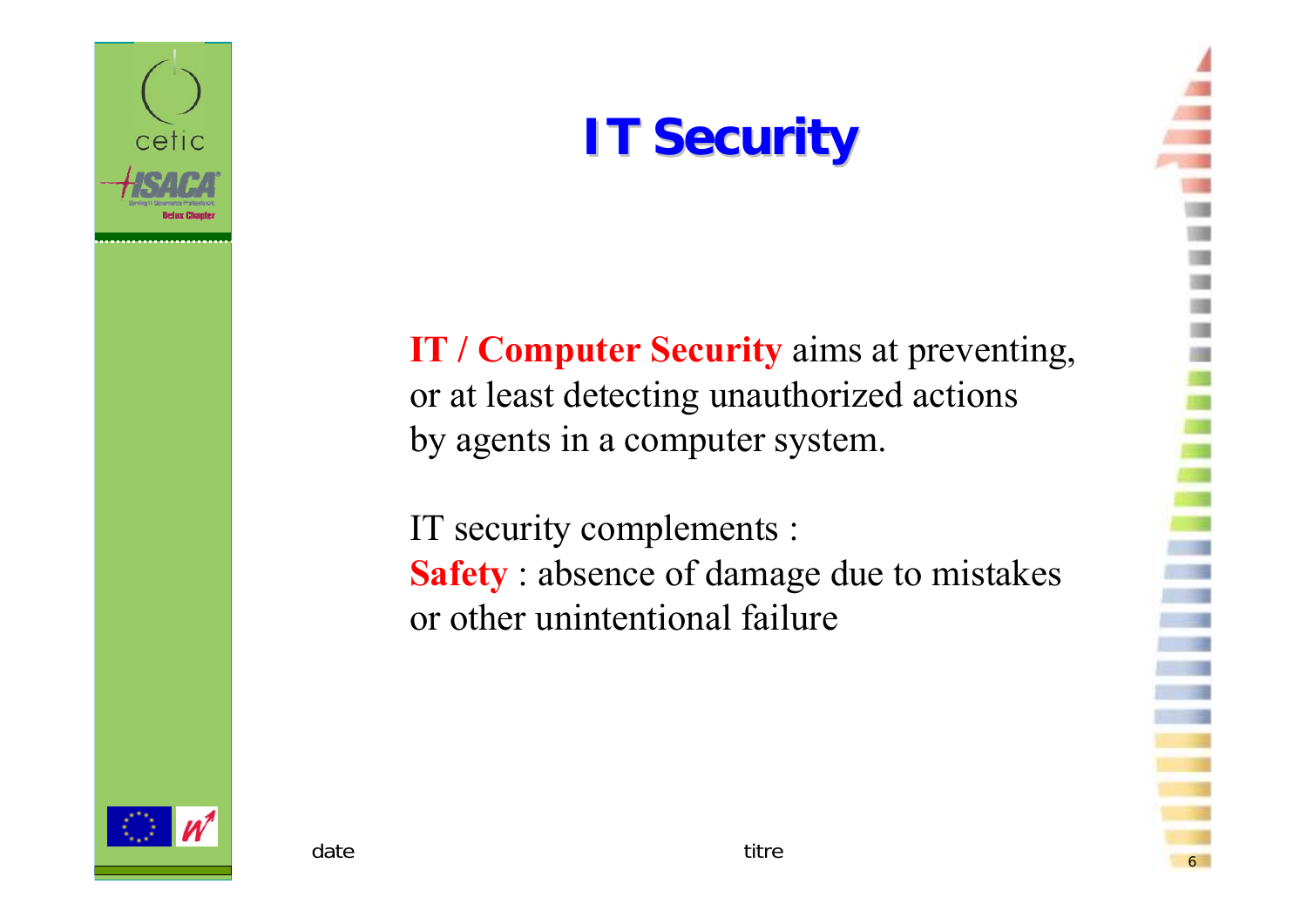

### **IT Security as a Software Engineering Problem Engineering Problem**

**Situation :** security loopholes in IT systems actively exploited **Objective**: thwart attacks by absence of vulnerabilities **Difficulty :** security is interwoven with the whole system. IT systems are very complex, security flaws are hard to find.

### Remedy :

- **address security in all development phases**
- **do review and tests**
- **make use of formal modeling / analysis**

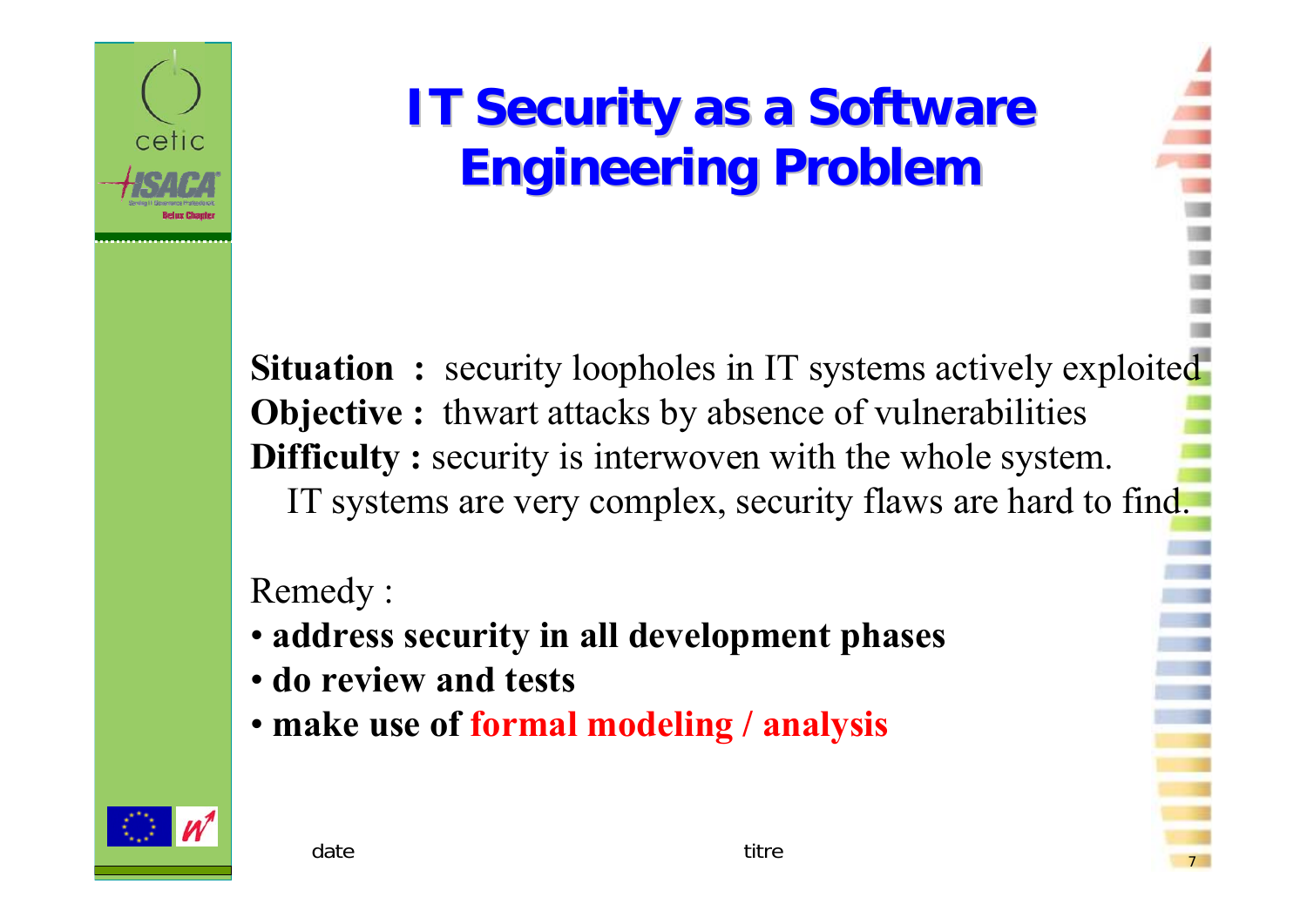

### **The roadmap The roadmap**

- Introduction懗
- **The added value brought by Formal metho** 鷷
- Formal models in C.C. certification€¥.
- **EXECUTE: INCREDIS** Formal modeling tools
- Cetic experience with formal tools 籔
- Conclusion毊

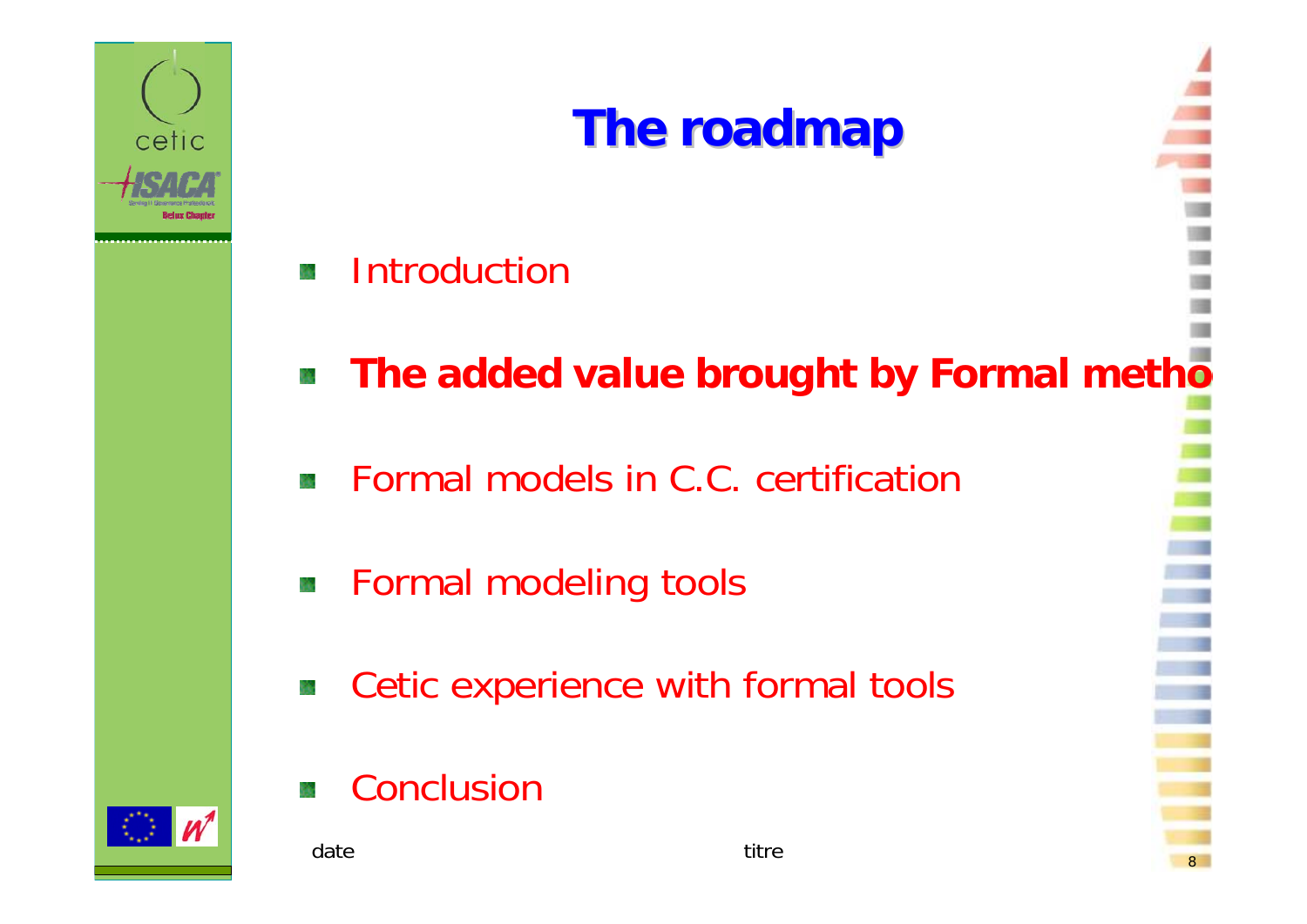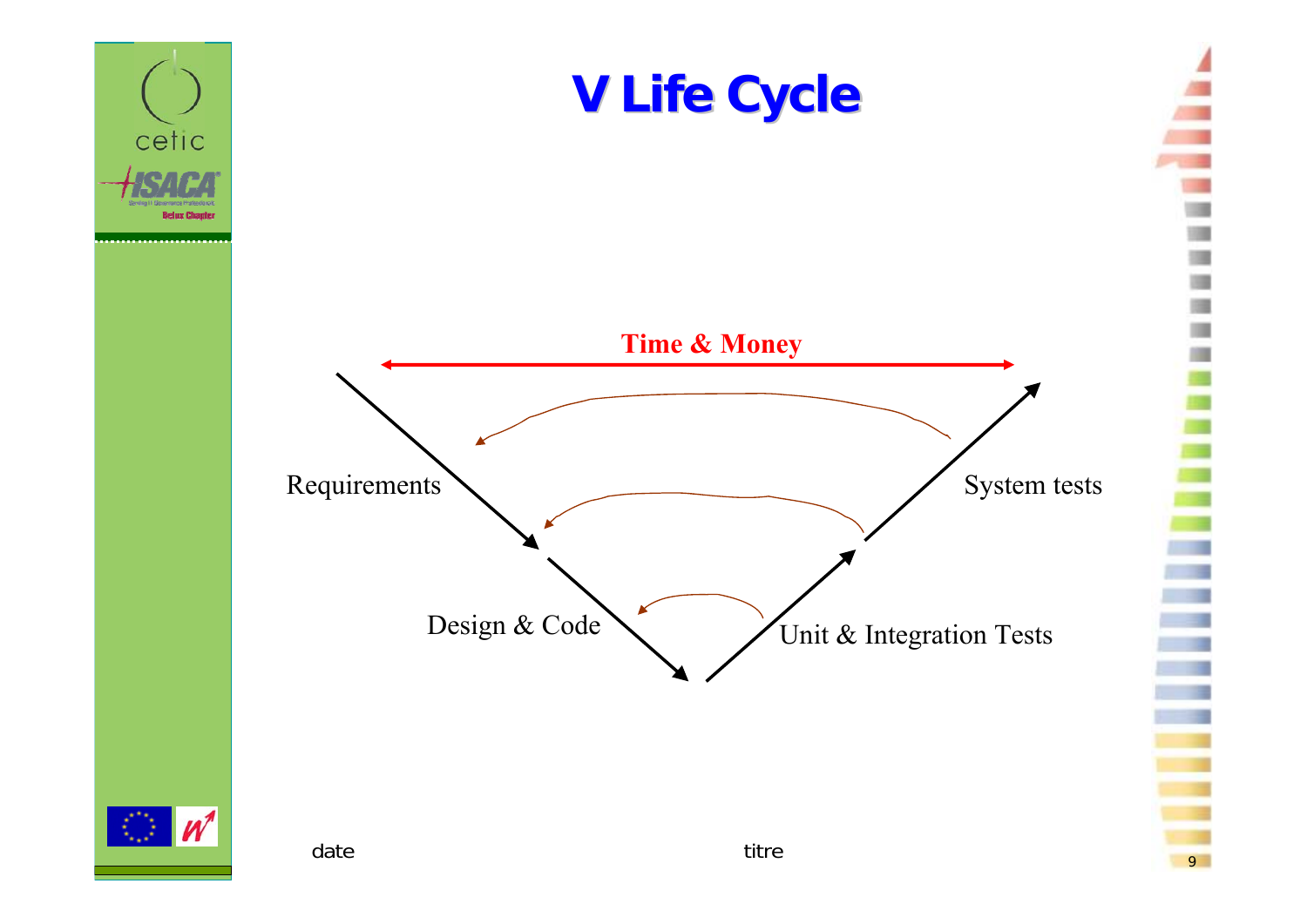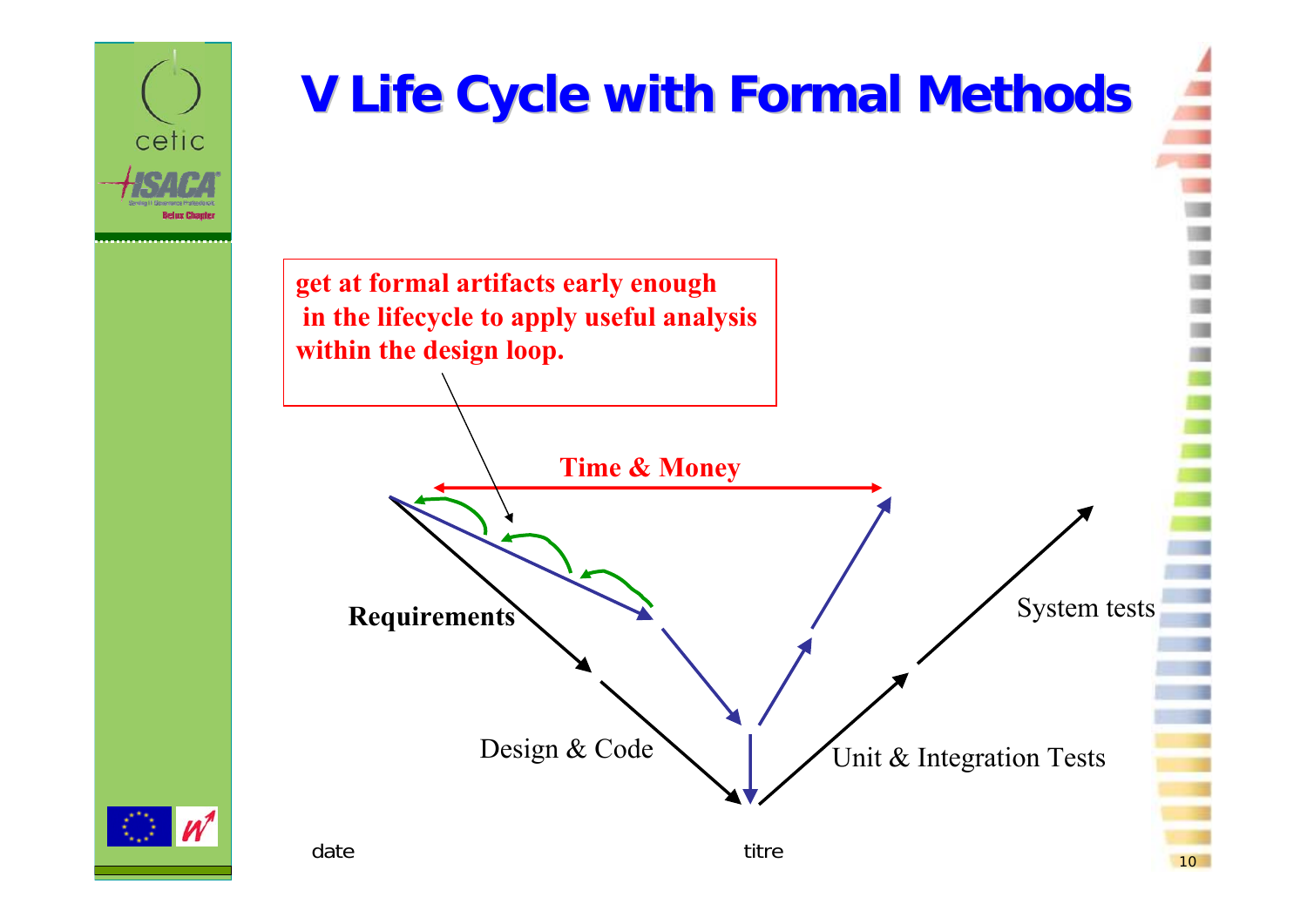

## **Added Value of Formal Methods Added Value of Formal Methods**

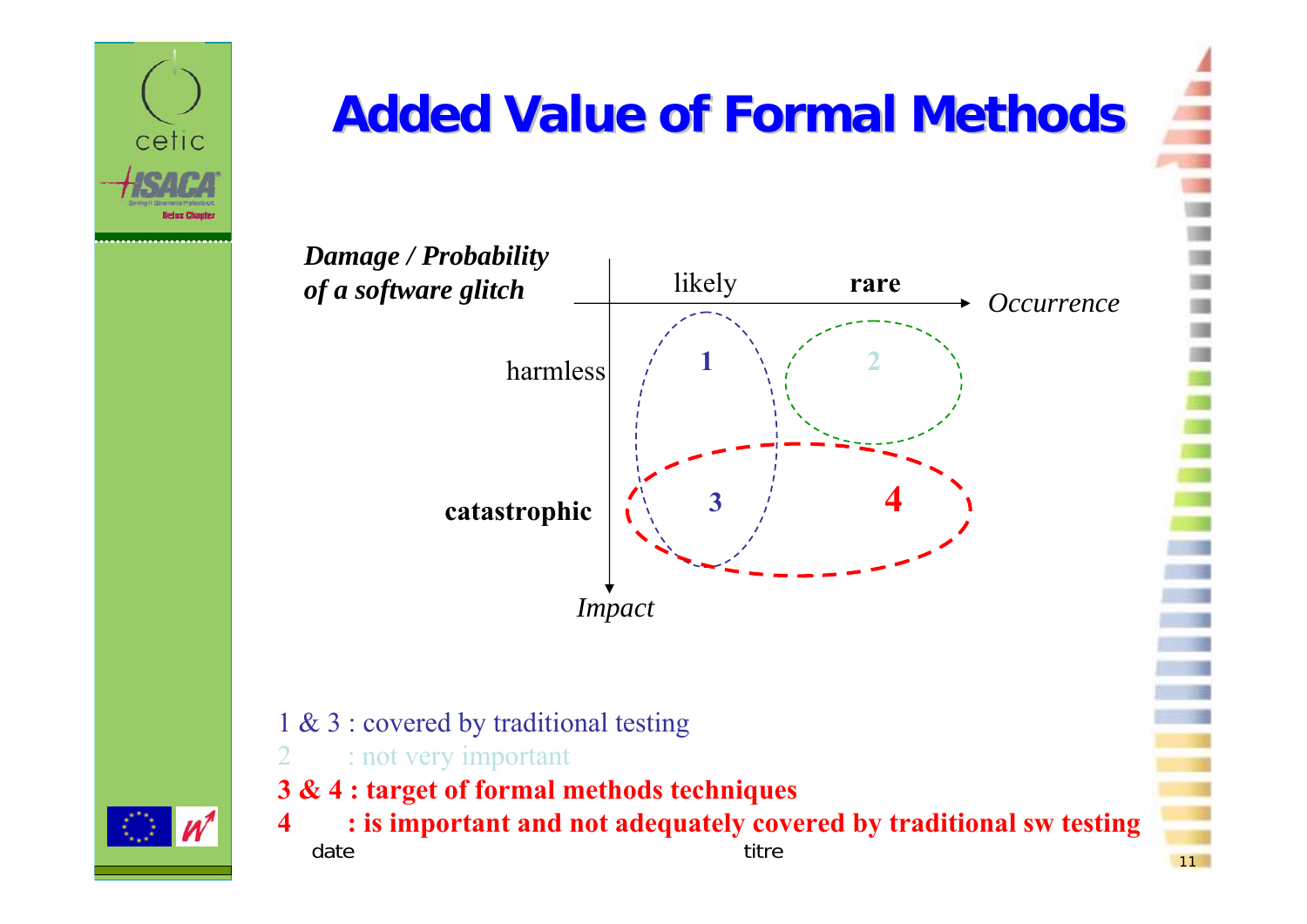

### **NASA Feedback : NASA Feedback :Invest in your requirements ! Invest in your requirements !**



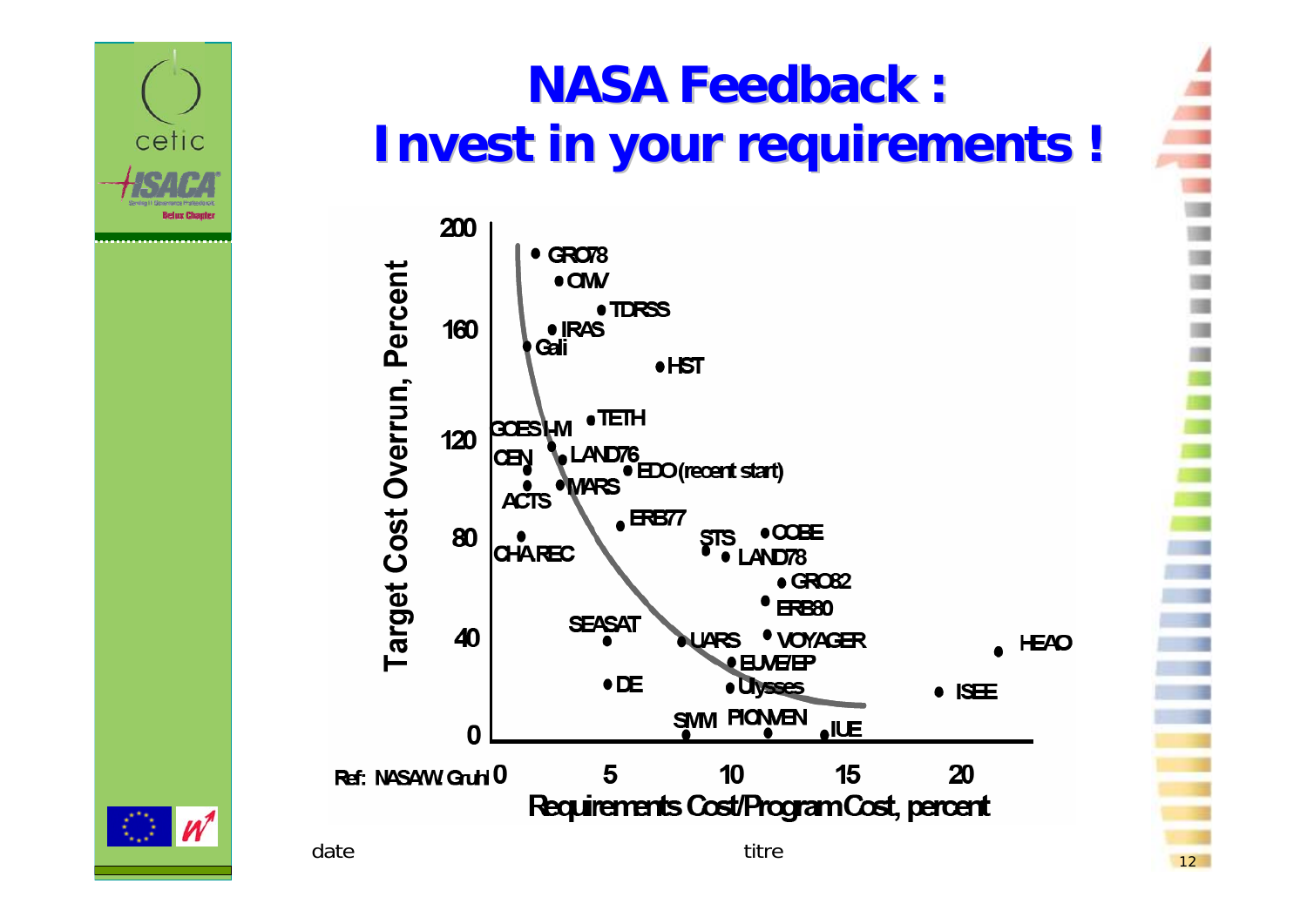

## **The roadmap The roadmap**

- Introduction88
- **The added value brought by Formal methods**
- **Formal models in C.C. certification**辛
- Formal modeling tools Ŝ.
- Cetic experience with formal tools 巌
- **Conclusion** 84

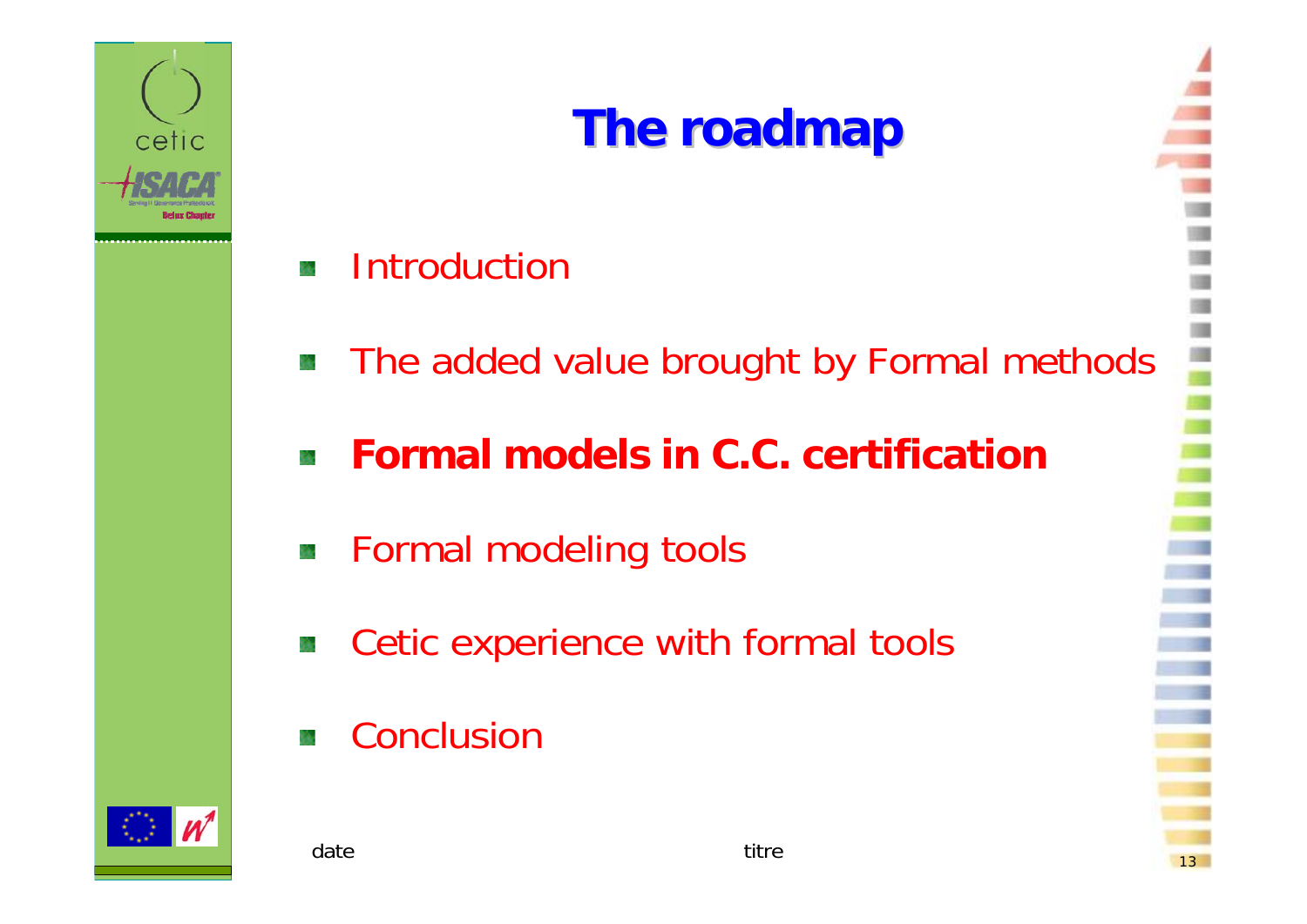

### **Certification Goals & General Approach Approach**

Goal : gain **confidence** in the security of a system

- What are the goals to be achieved ?
- Are the measures employed appropriate to achieve the goal?
- Are the measures implemented correctly?

Approach : **assessment** of system security **by neutral experts**

- **Understanding** the security functionality of the system
- Gaining evidence that functionality is correctly implemented
- Gaining evidence that the integrity of the system is kept

Result : Successful evaluation is awarded <sup>a</sup>**certificate**



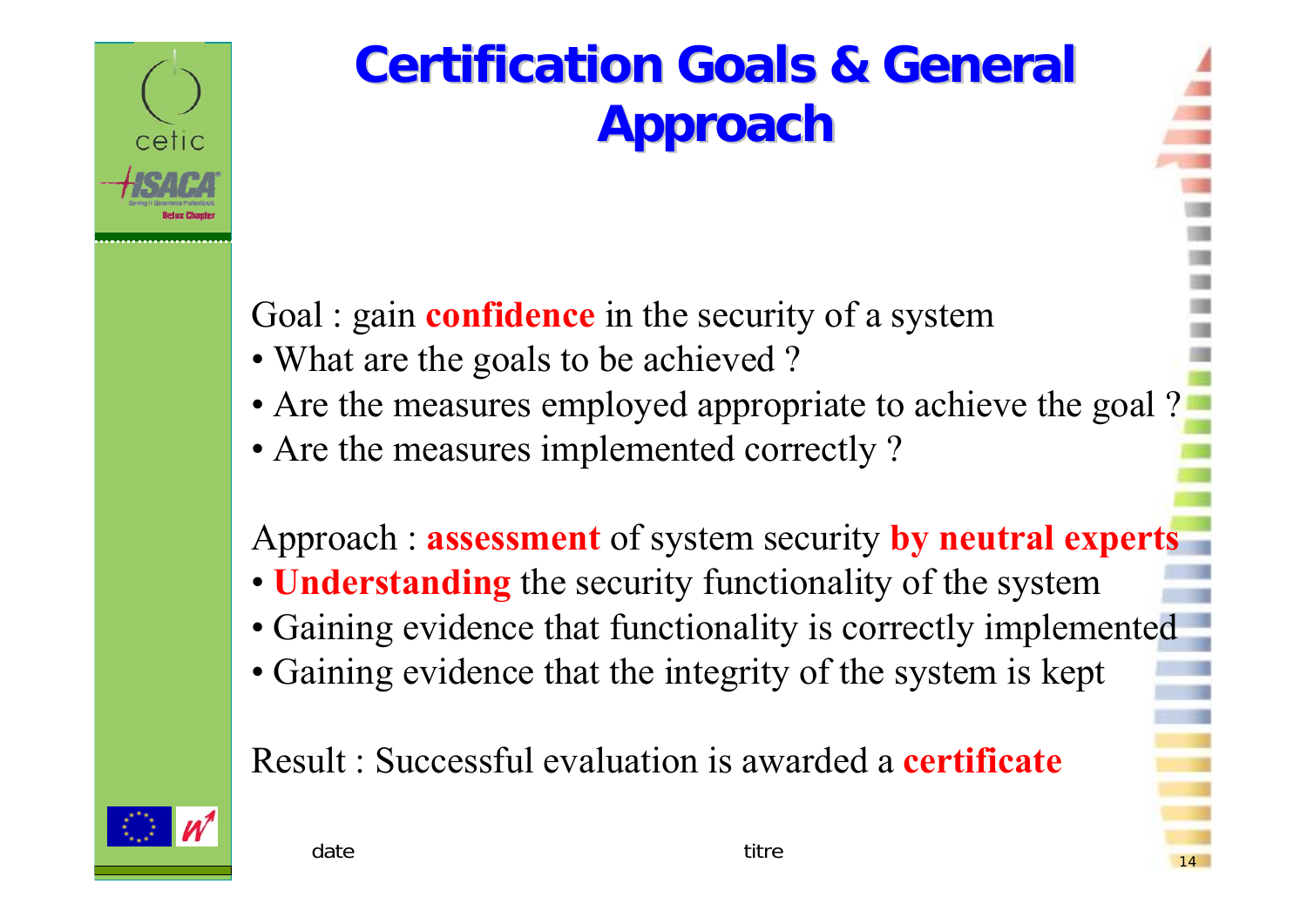



### International standard :

- Version 2.1 : ISO / IEC 15408:1999
- Version 3.1 : ISO / IEC 15408:2006

Generic approach :

- full range of IT systems
- scalable level of assurance

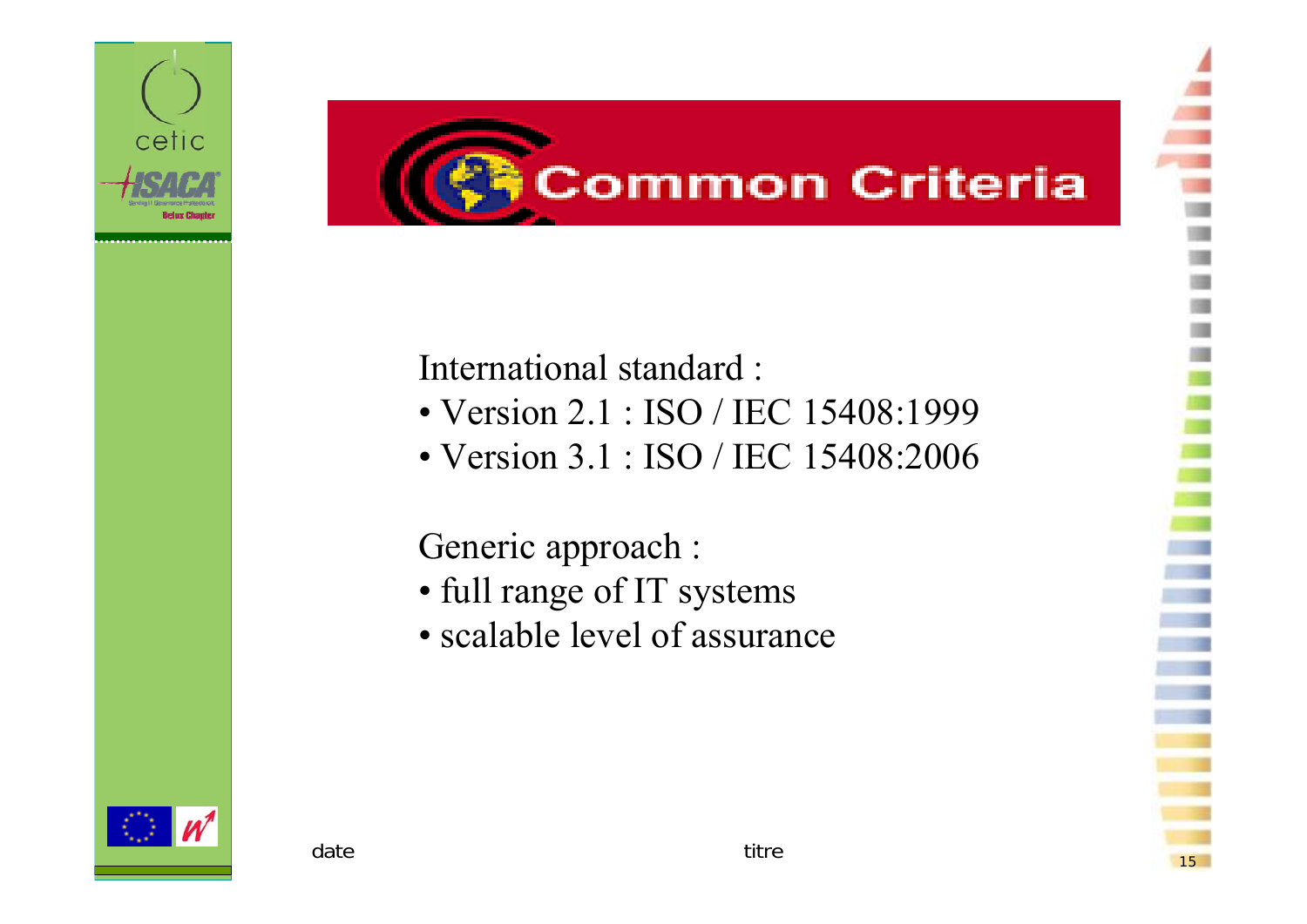# **CC process : Build a Security Target CC process : Build a Security Target**

- • Definition of the Target of Evaluation (TOE) and separation from its environment
- Definition of the security threats and objectives for the TOE
- Introduction of TOE Security Functions (TSF) : measures intended to counter the threats
- Determination of Evaluation Assurance Level (EAL )
- ⇒ The **Security Target** is the central document to which all subsequent evaluation activities and results refer !



cetic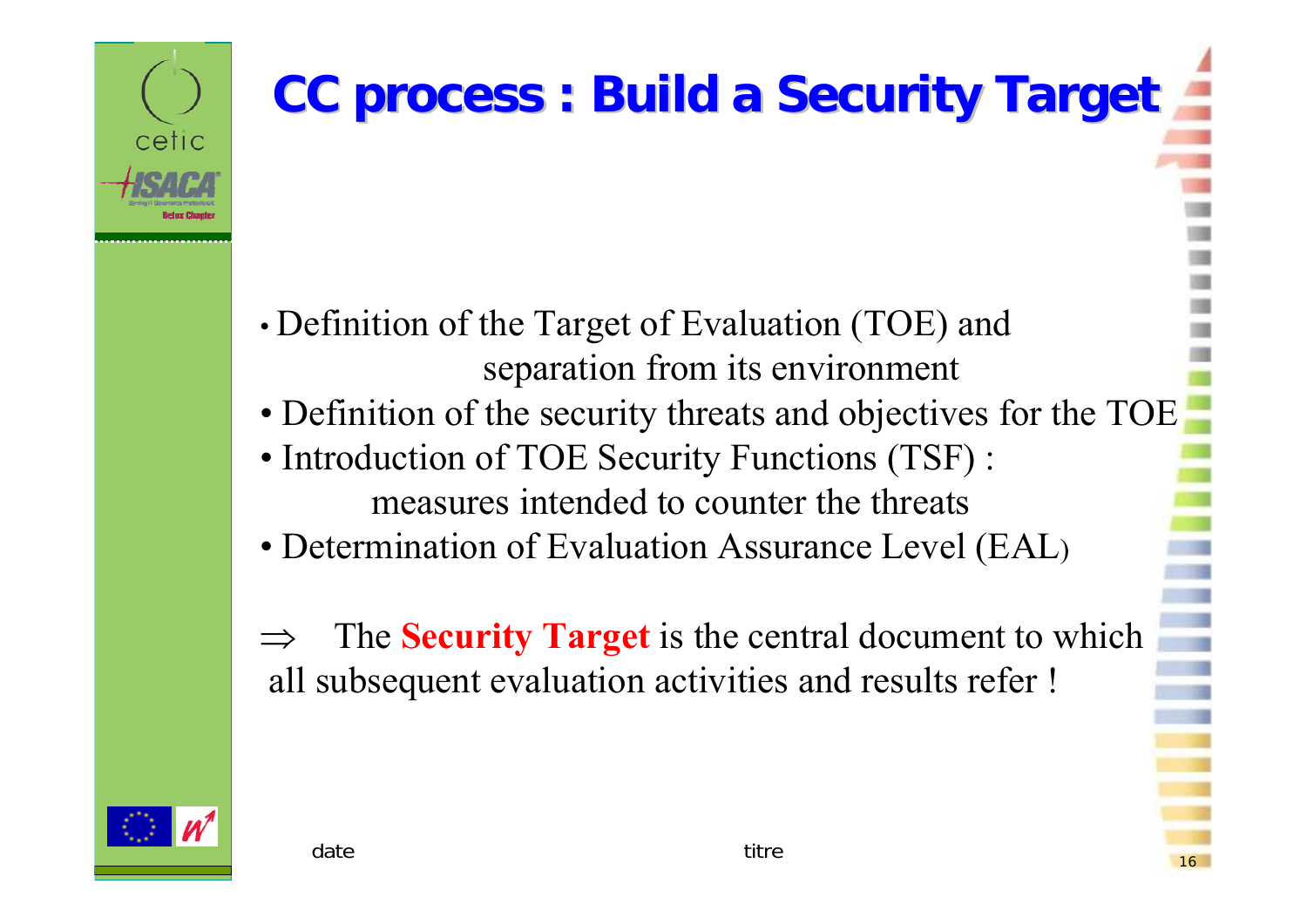

## **Evaluation Assurance levels Evaluation Assurance levels**

EAL1 : functionally tested EAL2 : structurally tested EAL3 : methodically tested and checked EAL4 : methodically designed, tested and reviewed

EAL5 : semiformally designed and methodically tested including **formal security policy model** EAL6 : semiformally verified and methodically tested EAL7 : formally verified design and methodically tested

*Increasing requirements on scope, depth and rigor*



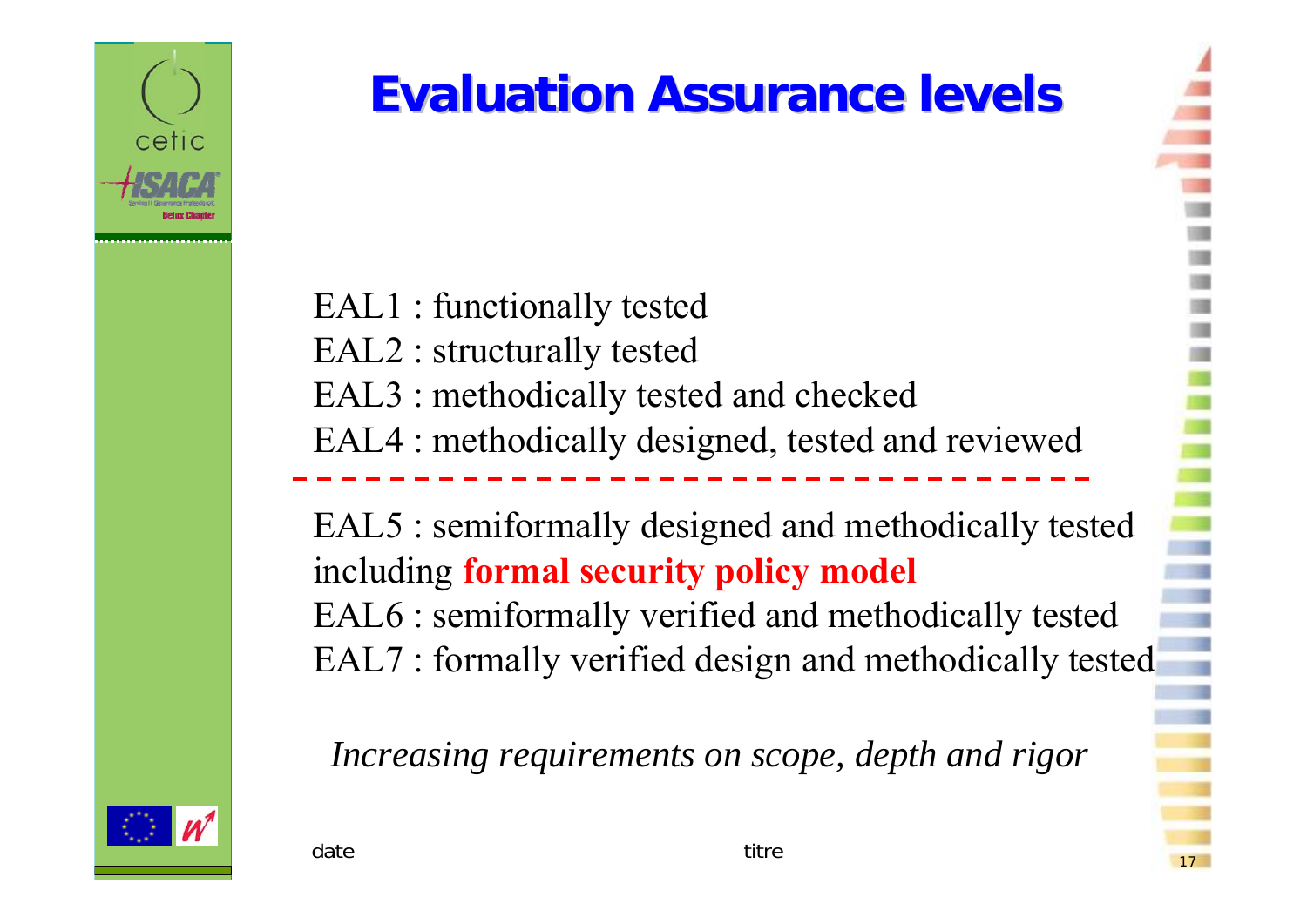

### **The roadmap The roadmap**

- **Introductior** N.
- The added value brought by Formal methods 族
- Formal models in C.C. certification 餯
- **Formal tools & examples** ķ.
- Cetic experience with formal modeling tools 蠤
- **Conclusion** 连



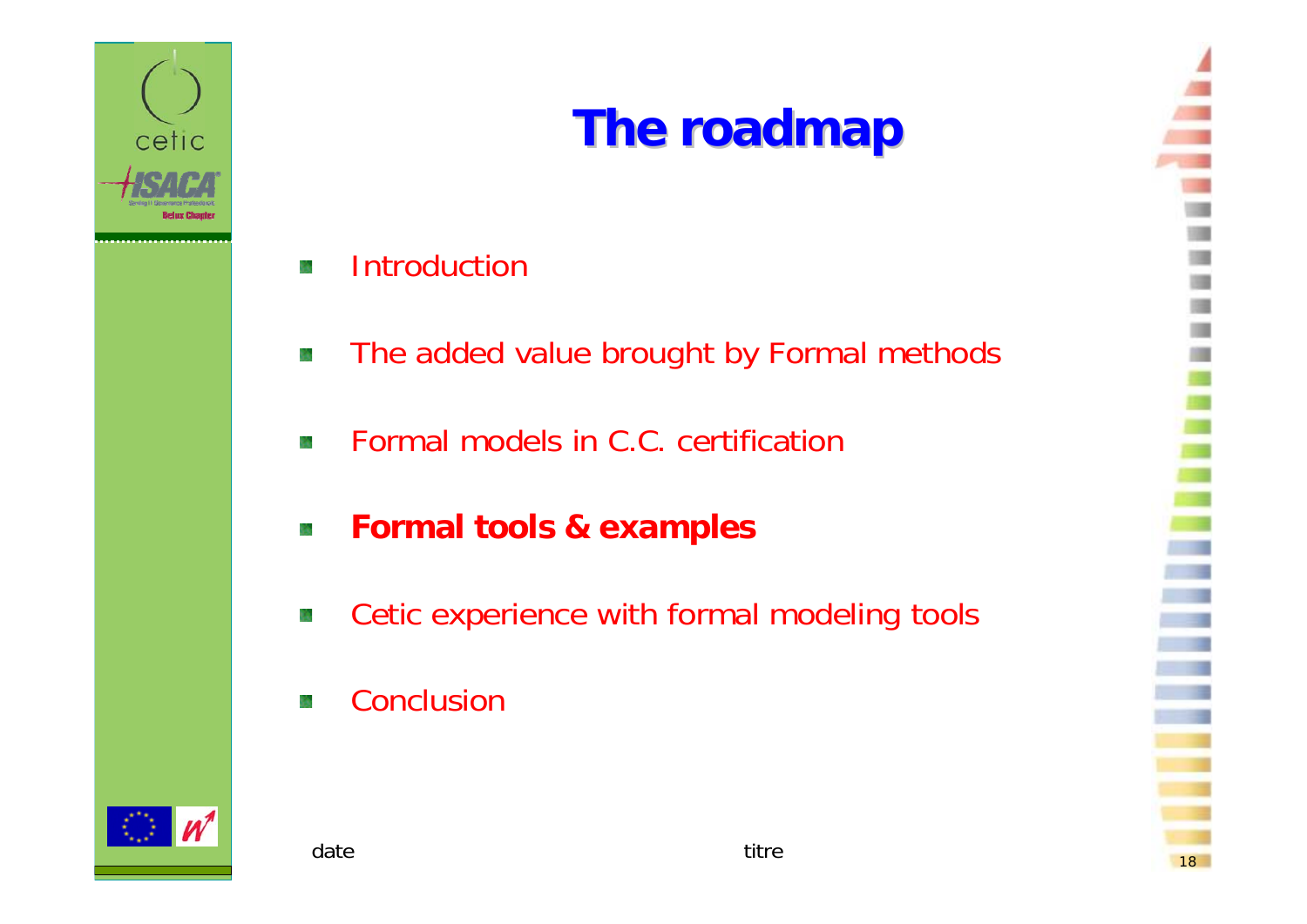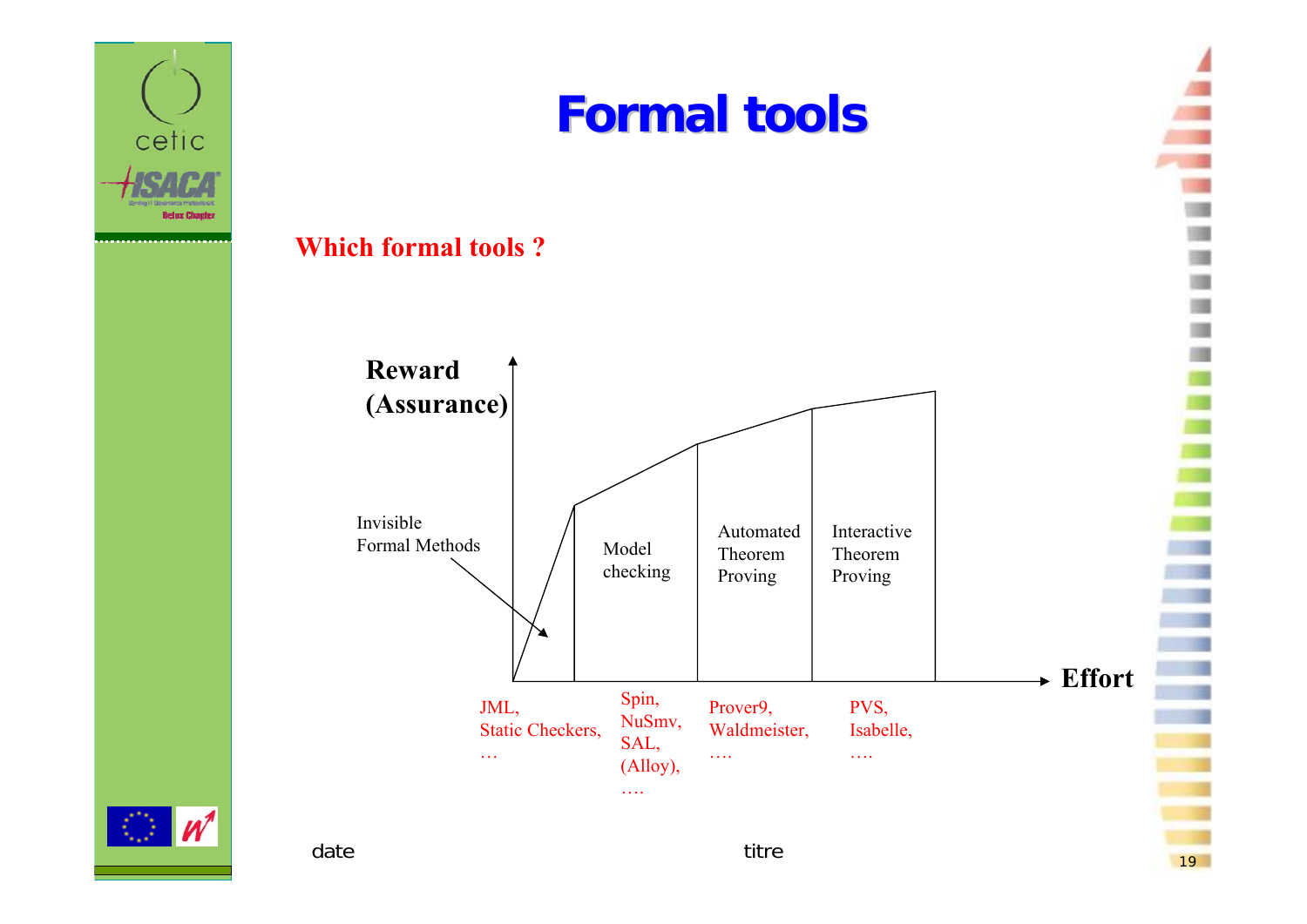

# **Alloy Analyzer Alloy Analyzer**

- A model finder 资
- Based on SAT technology : given a propositional formula, finds an 资 assignment of the propositional variables that satisfies the formula
- Input : a first-order relational logic specification, analysis directives e. with scopes
- Automatic push-button technology, no expert knowledge required 资
- Output : examples and counterexamplesŠ.



 $\sim$  20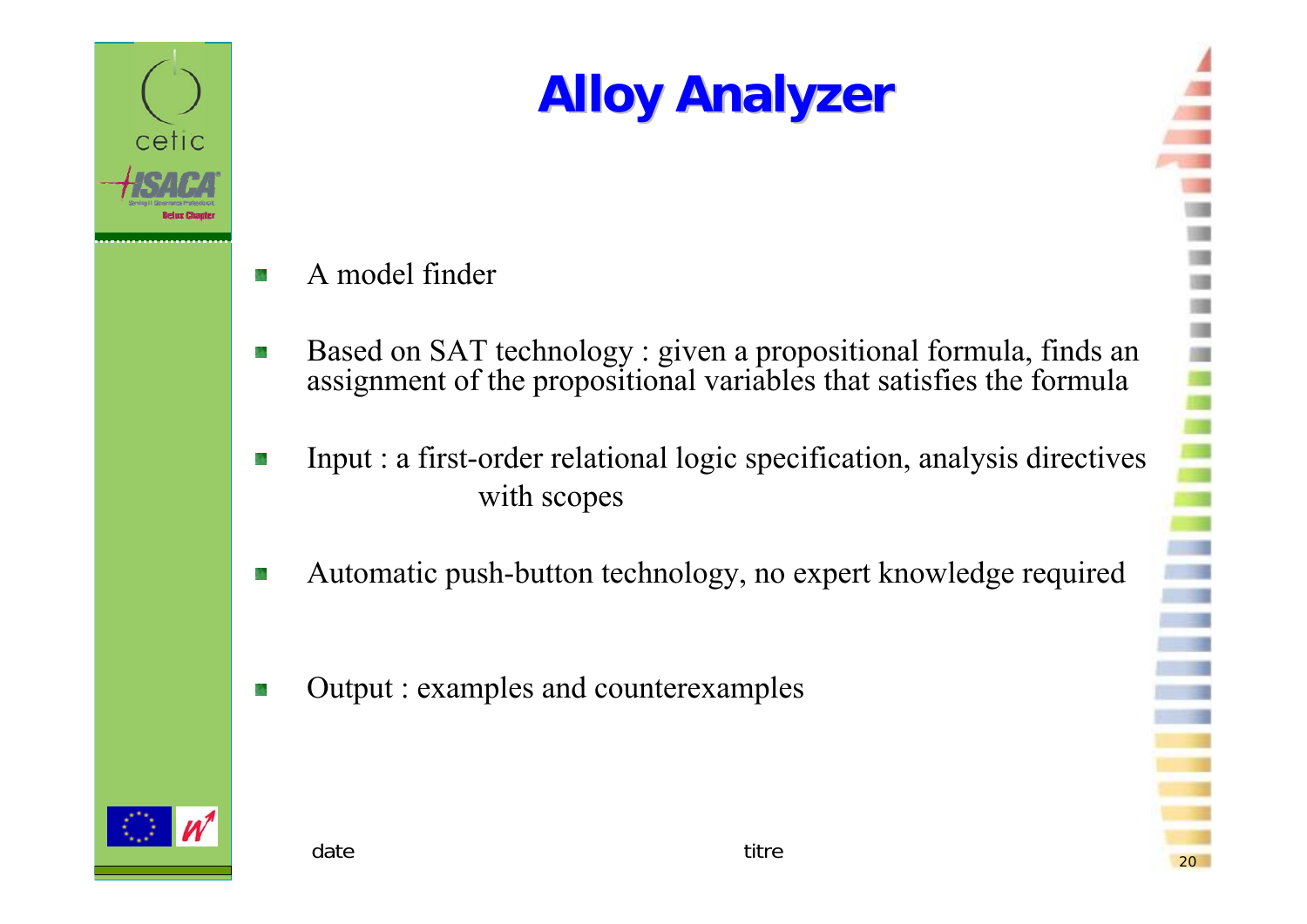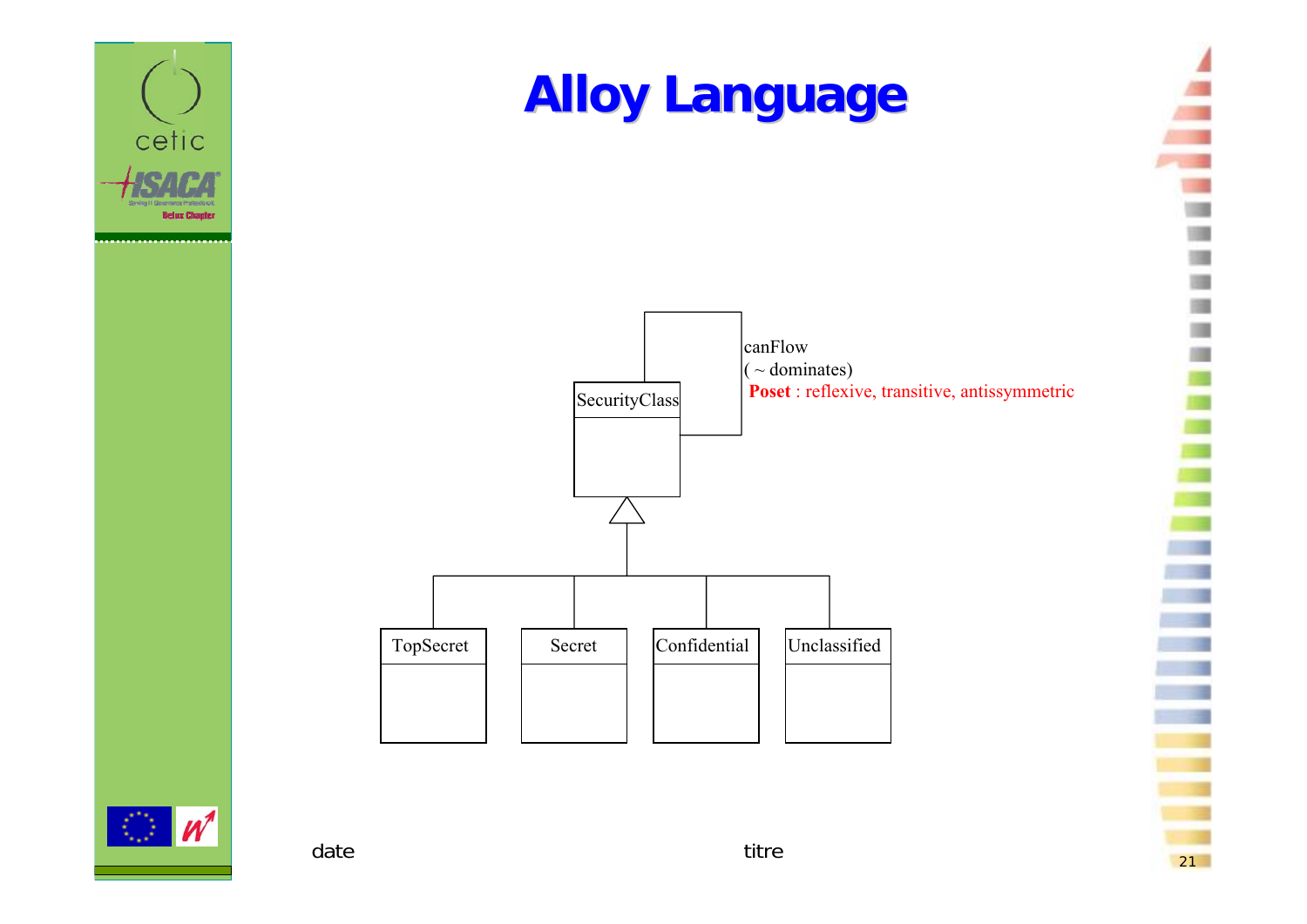



File Edit Execute Options Window Help





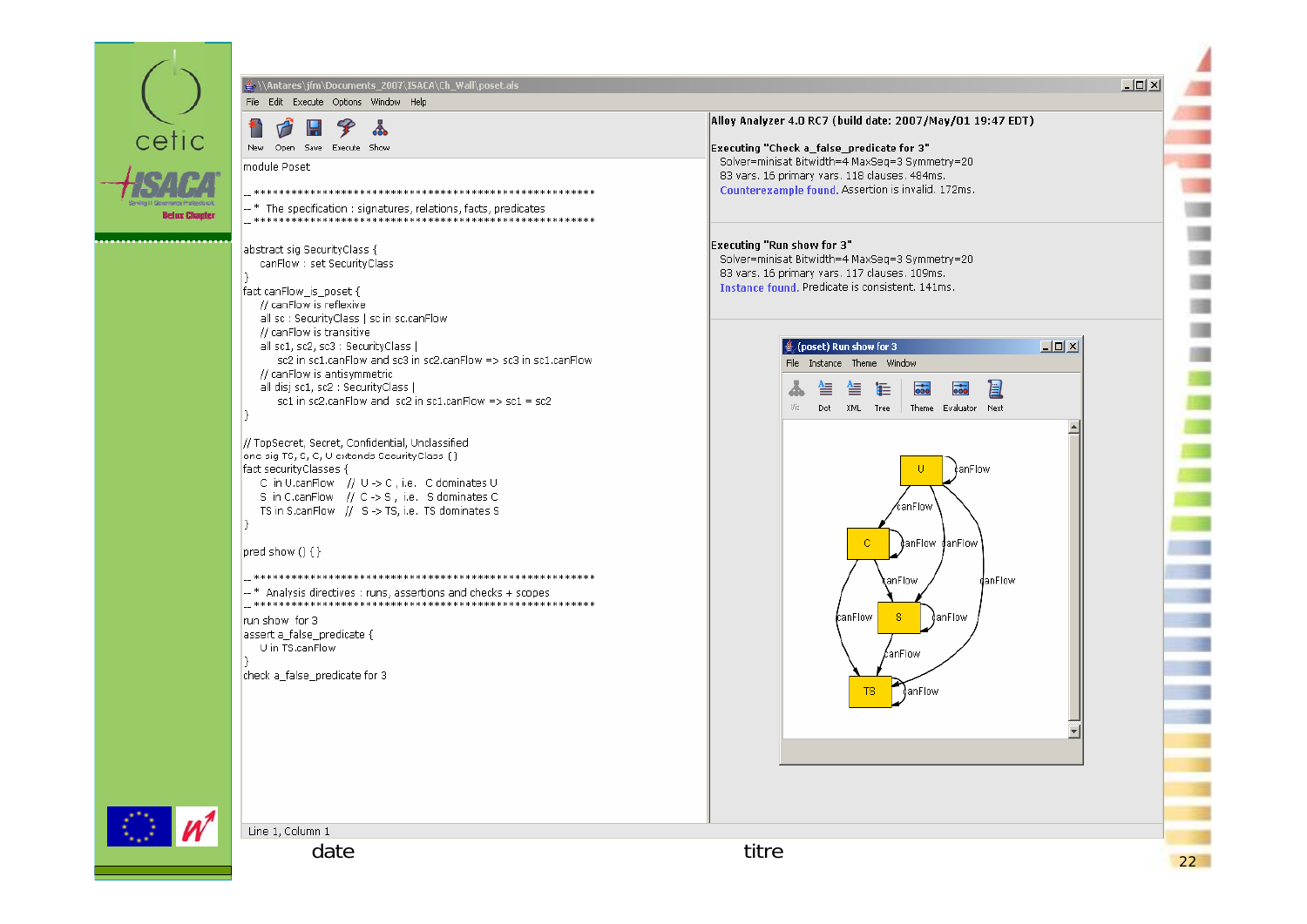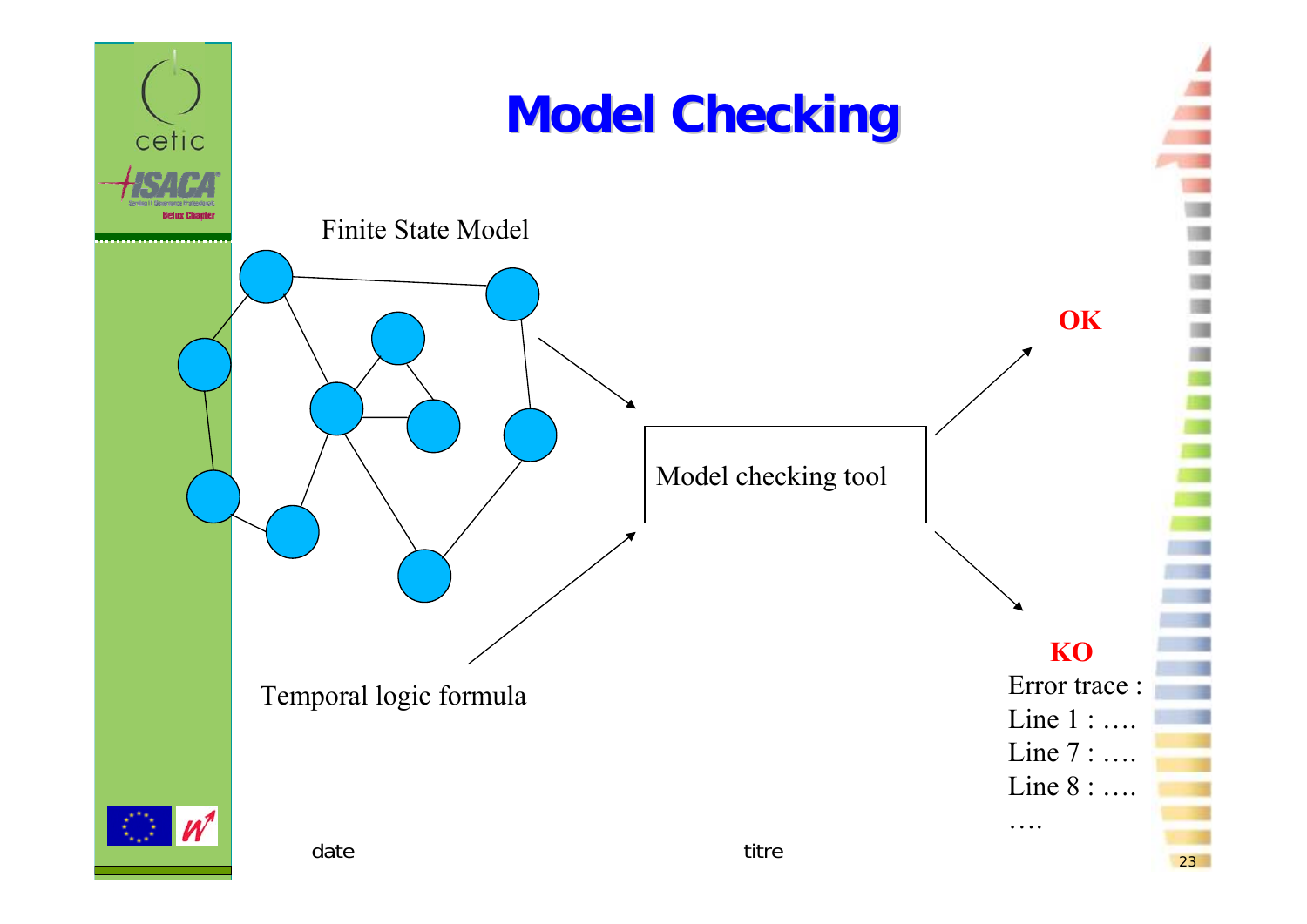

### **Model Checking Model Checking**

- Calculates whether a system satisfies a certain behavioural property : 嶐
	- is the system deadlock free ?
	- whenever a packet is sent, will it eventually be received ?
- Is it like testing ? No, the major difference is : Looks at **all** possible 嶐 behaviors of a system
- Automatic push-button technology, no expert knowledge required 连
- Output : examples and counterexamples that help in understanding, 族 communicating and that can be animated

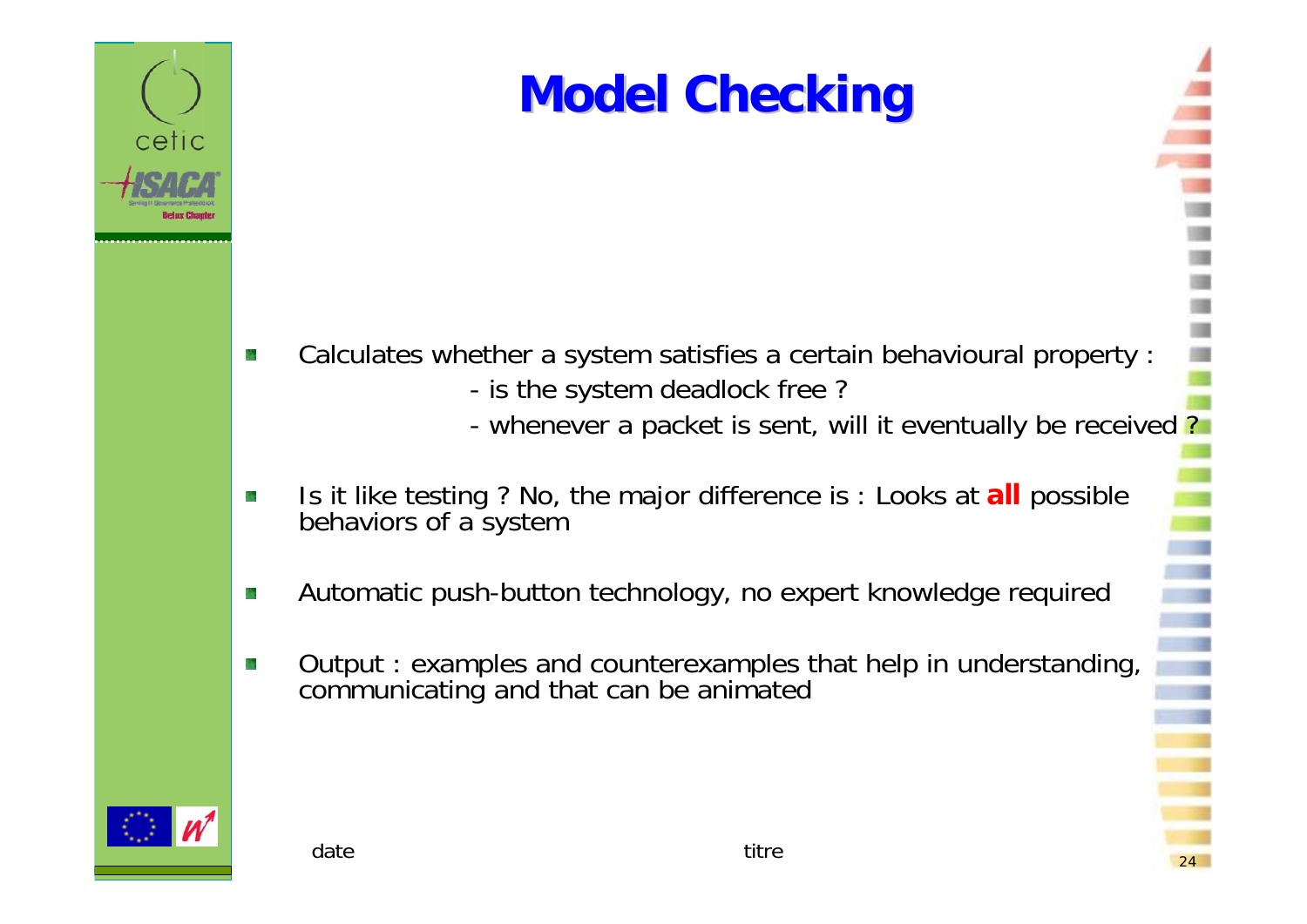

How do we express the finite state model ? 躨 How do we express the behavioural property? 巖

Example : The Needham Schroeder protocol with the SAL model checking tool (SRI).



cetic

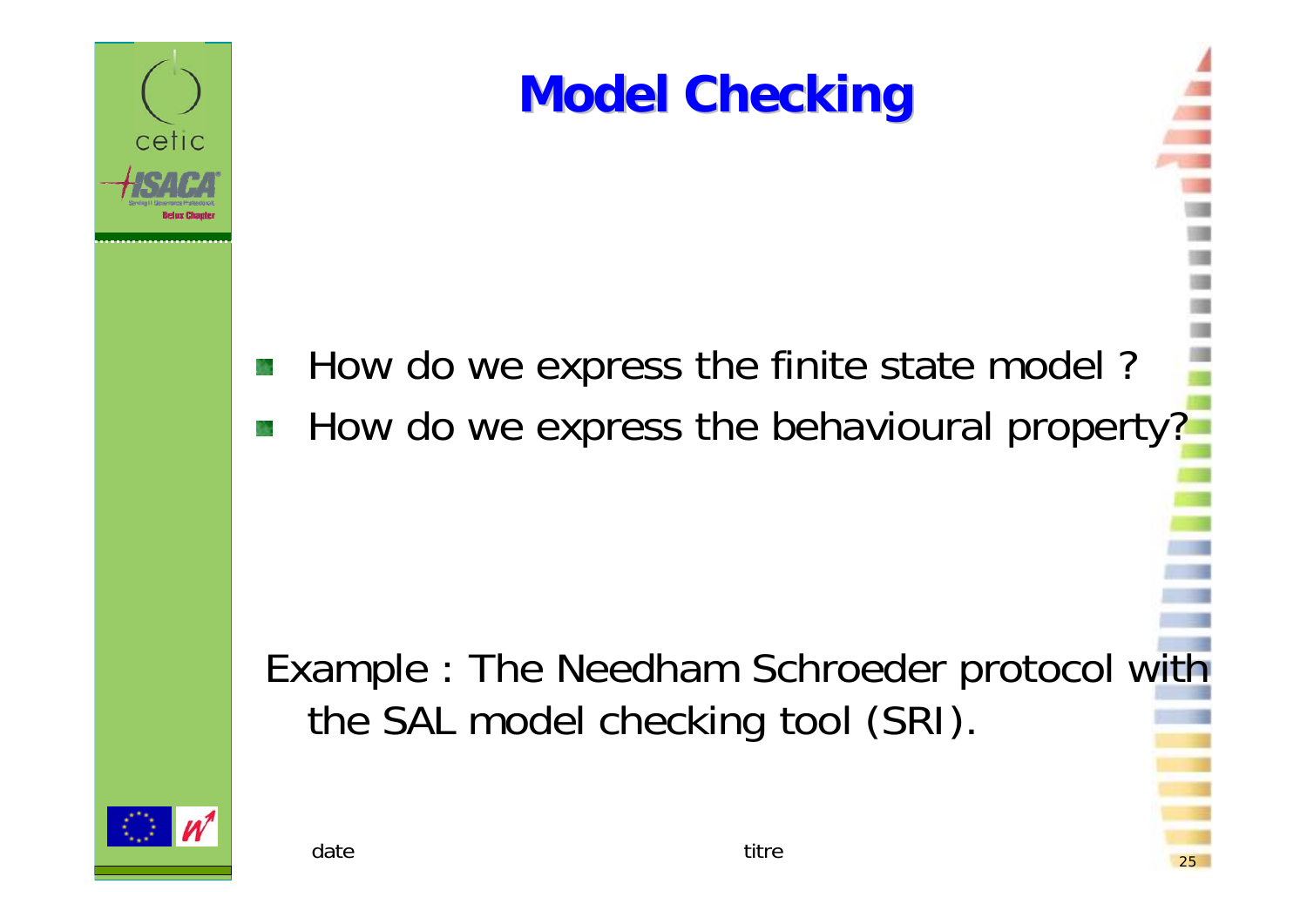

### **Needham –Schroeder protocol (circa 1978) (circa 1978)**

Protocol's purpose :

mutual authentication between principals A and B in the presence of an intruder who can intercept, delay, read, copy, and generate messages but who does not know the secret keys of the principals.



26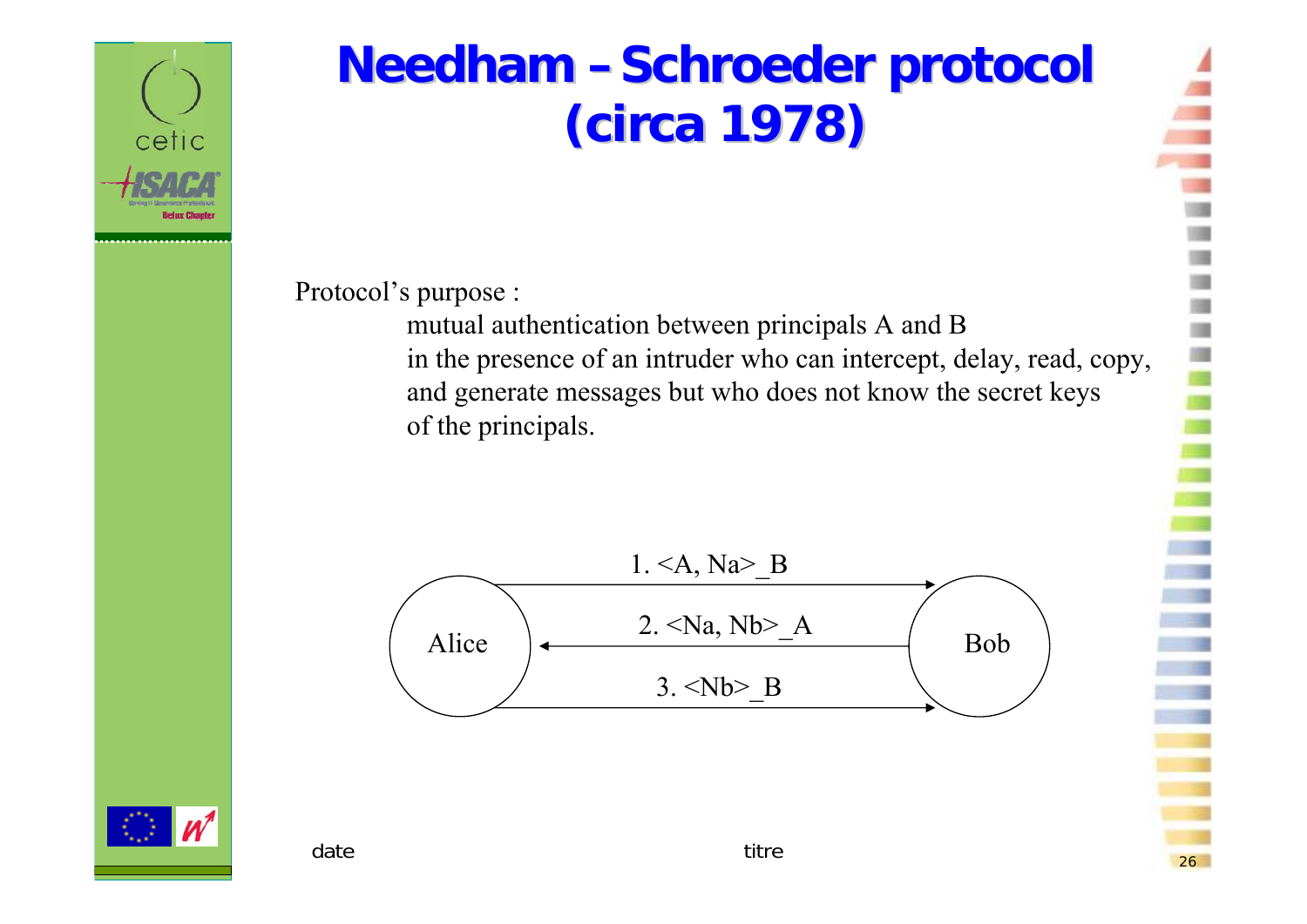

### **Needham Schroeder Protocol with SAL**

```
Network {msg : TYPE;}:CONTEXT =
BEGIN… network : MODULE =…INITIALIZATION …TRANSITION…ENDNeedhamschroeder : CONTEXT =BEGIN… net: CONTEXT = network{msg;}
…
 principal[i: principals] : MODULE
     …INITIALIZATION …TRANSITION…intruder[x: intruders] : MODULE 
     …INITIALIZATION …TRANSITION…
```
**System : MODULE = (([] (id: principals): principal[id]) [] intruder[e]) || (RENAME buffer TO imsg, inms TO omsg IN net!network);**

```
Prop: THEOREM system |- G ((FORALL (x, y: principals) :
           (pc[x]=responding AND responder[x]=y) =>
                      ((pc[y]=waiting OR pc[y]=engaged) AND responder[y]=x)));
```
**FND** 

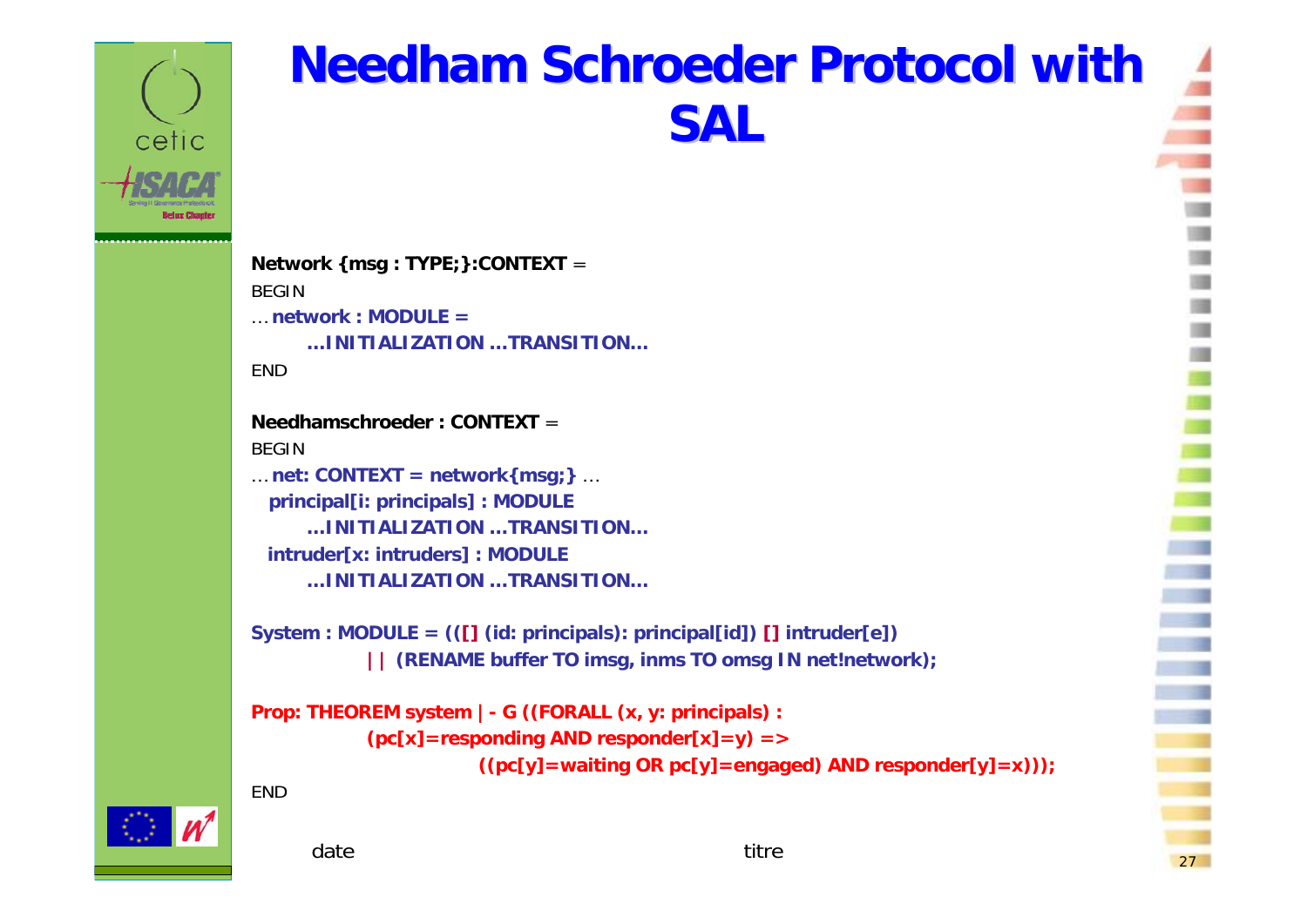

28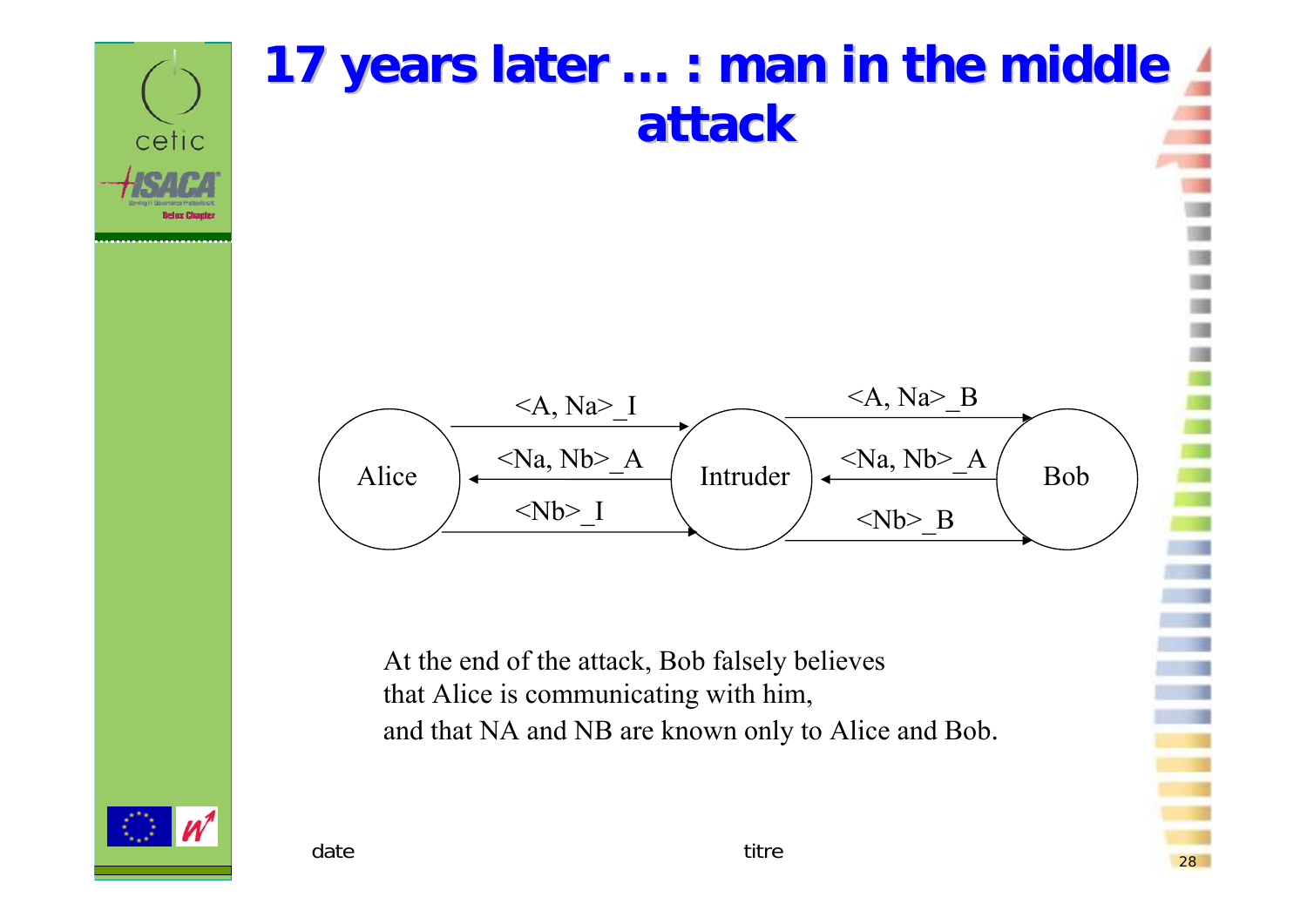

### **Needham –Schroeder protocol**

Protocol's fix :

includes B's identity in msg 2 Now an intruder cannot anymore replay the message since Alice would expec<sup>t</sup> the intruder's identity.



date titre

 $\sim$  29

29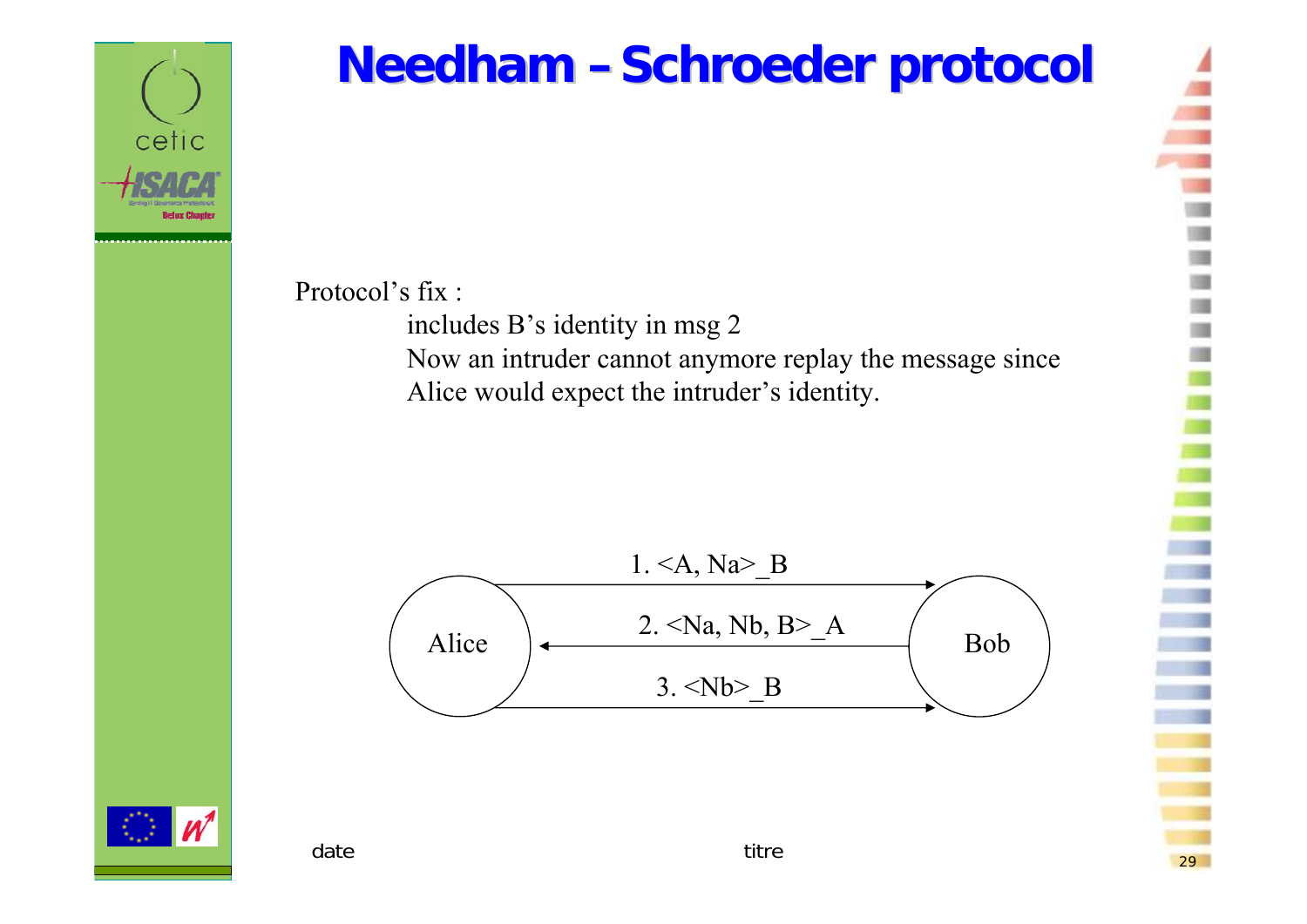

### **The roadmap The roadmap**

### Introduction

- The added value brought by Formal methods
- Formal models in C.C. certification
- Formal tools
- **Cetic experience with formal tools**
- Conclusion



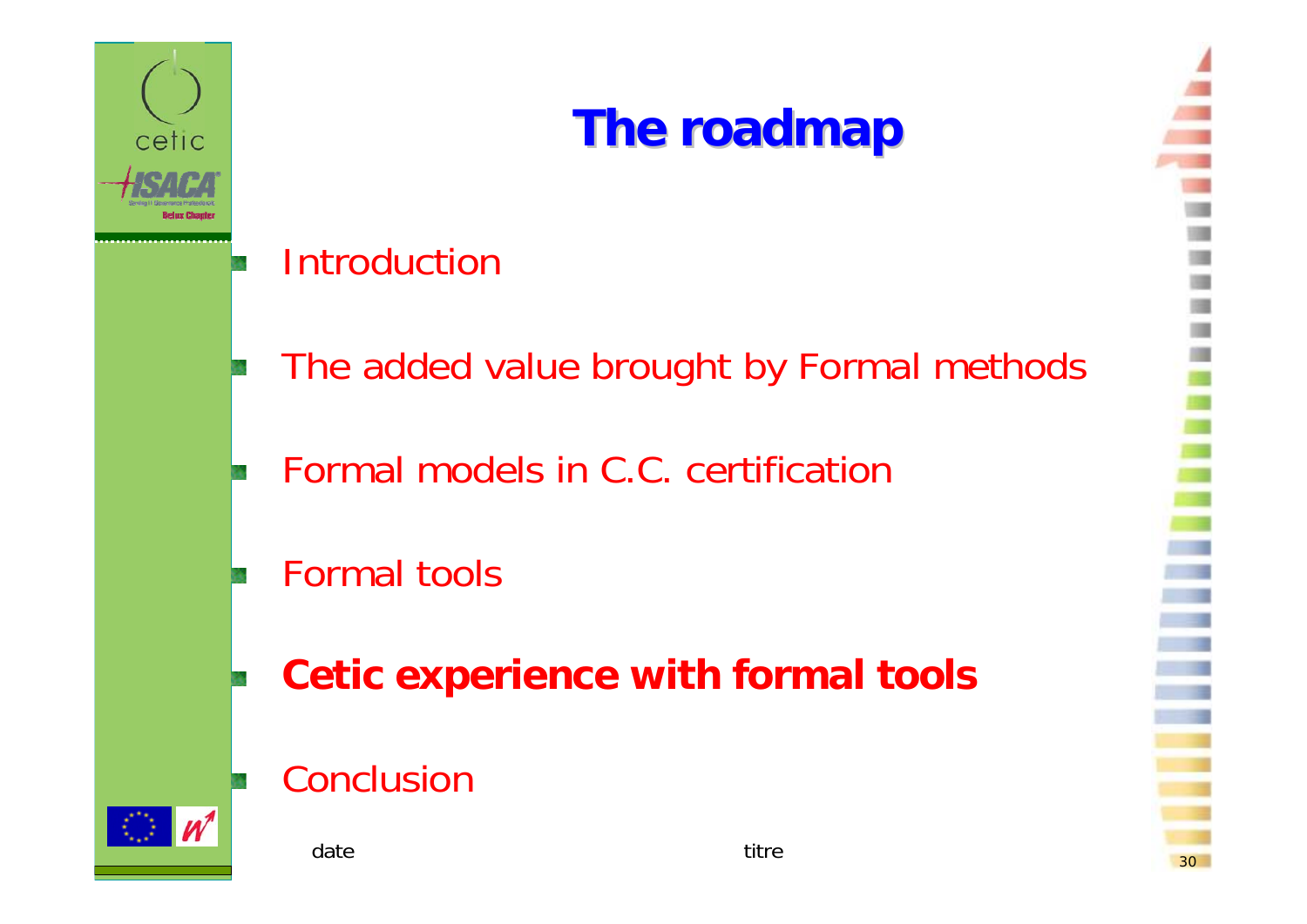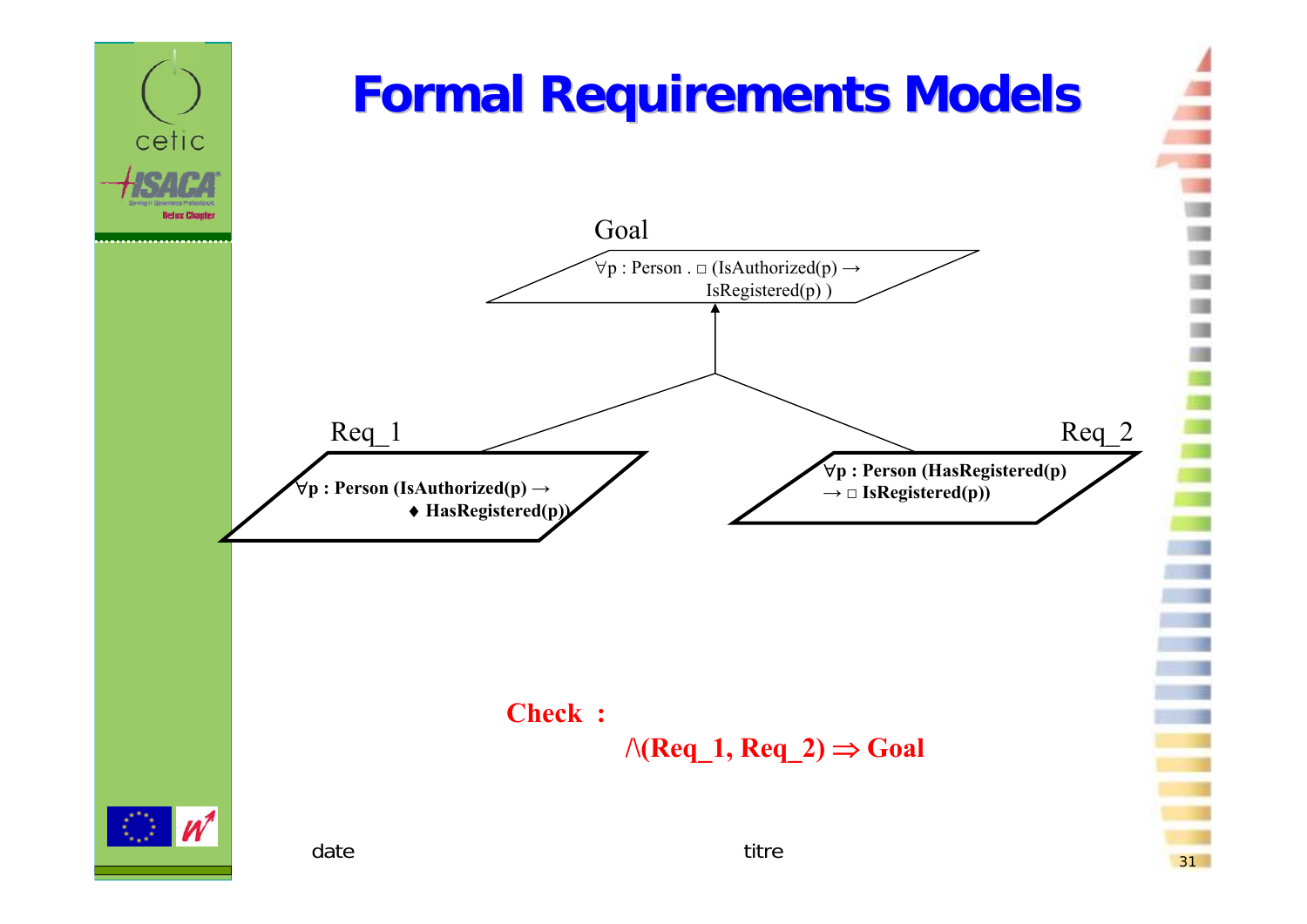# **Formal Requirements Models Formal Requirements Models**  cetic **Its axis from objects to subjects** *CRC CRC CRC CRC CRC CRC CRC CRC CRC CRC CRC CRC CRC CRC CRC CRC CRC CRC CRC CRC CRC CRC CRC* **Read\_Down Degrade\_Classification Write** Up

**fact Initial\_knowledge\_empty** { all s : Subject | no s.knows.(TO/Ord.First) all o : Object | no o.accessed.(TO/Ord.First) }

#### **fact Progress** {

all t : Tick – TO/Ord. Last | let  $t' = t$ . next Tick | some s : Subject | some o : Object | ReadDown[s,o,t,t'] || WriteUp[s,o,t,t'] || UpgradeClassification[s,o,t,t']  $\dots$  + frame conditions !!!  $\dots$ }

#### **assert no\_leaks\_from\_objects\_to\_subjects** { all t : Tick | all s : Subject | all o : Object |  $o \rightarrow t$  in s. knows => s.clearance in (o.classification.t).canFlow



date titre  $\sim$  32 **check no\_leaks\_from\_objects\_to\_subjects** ….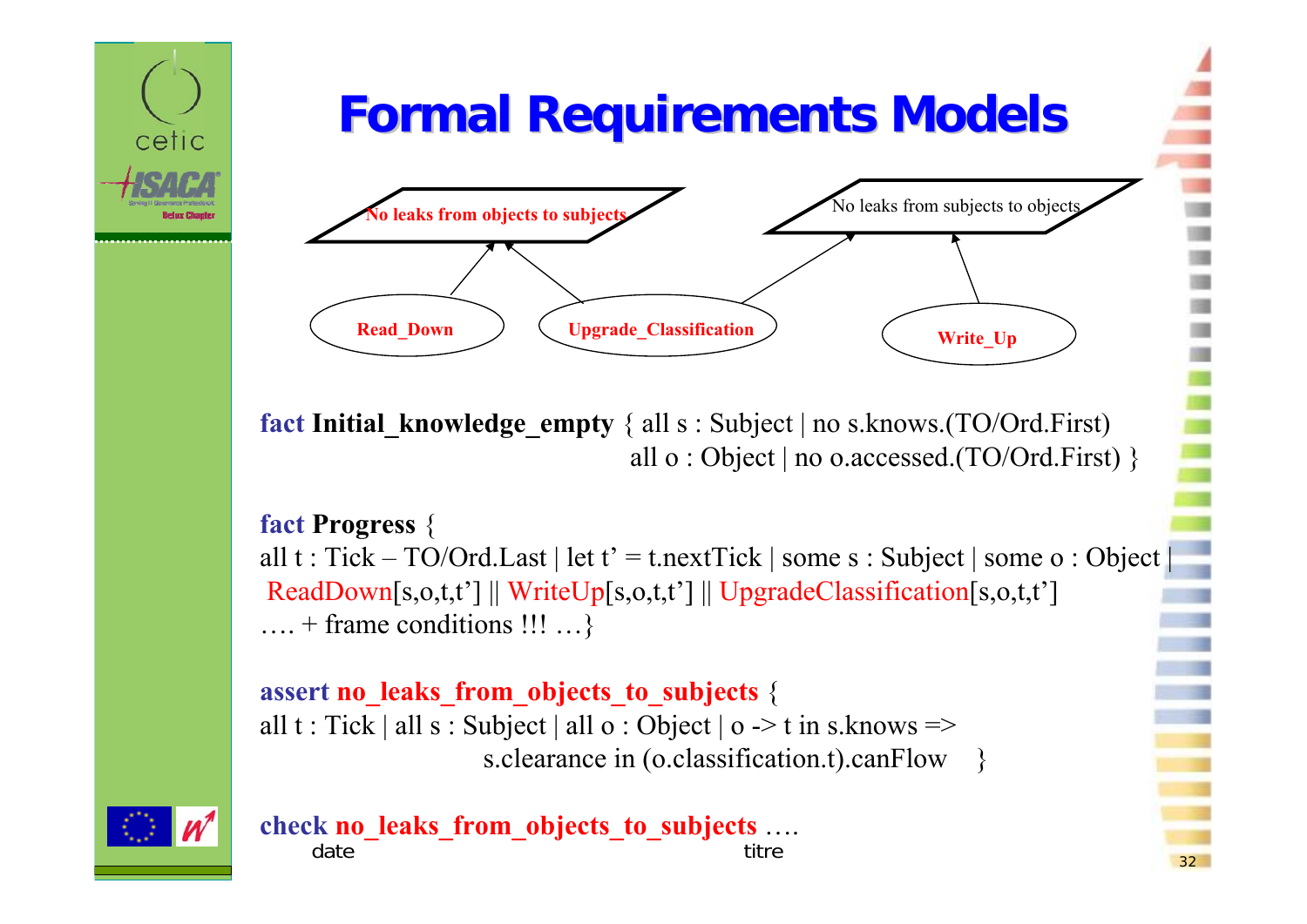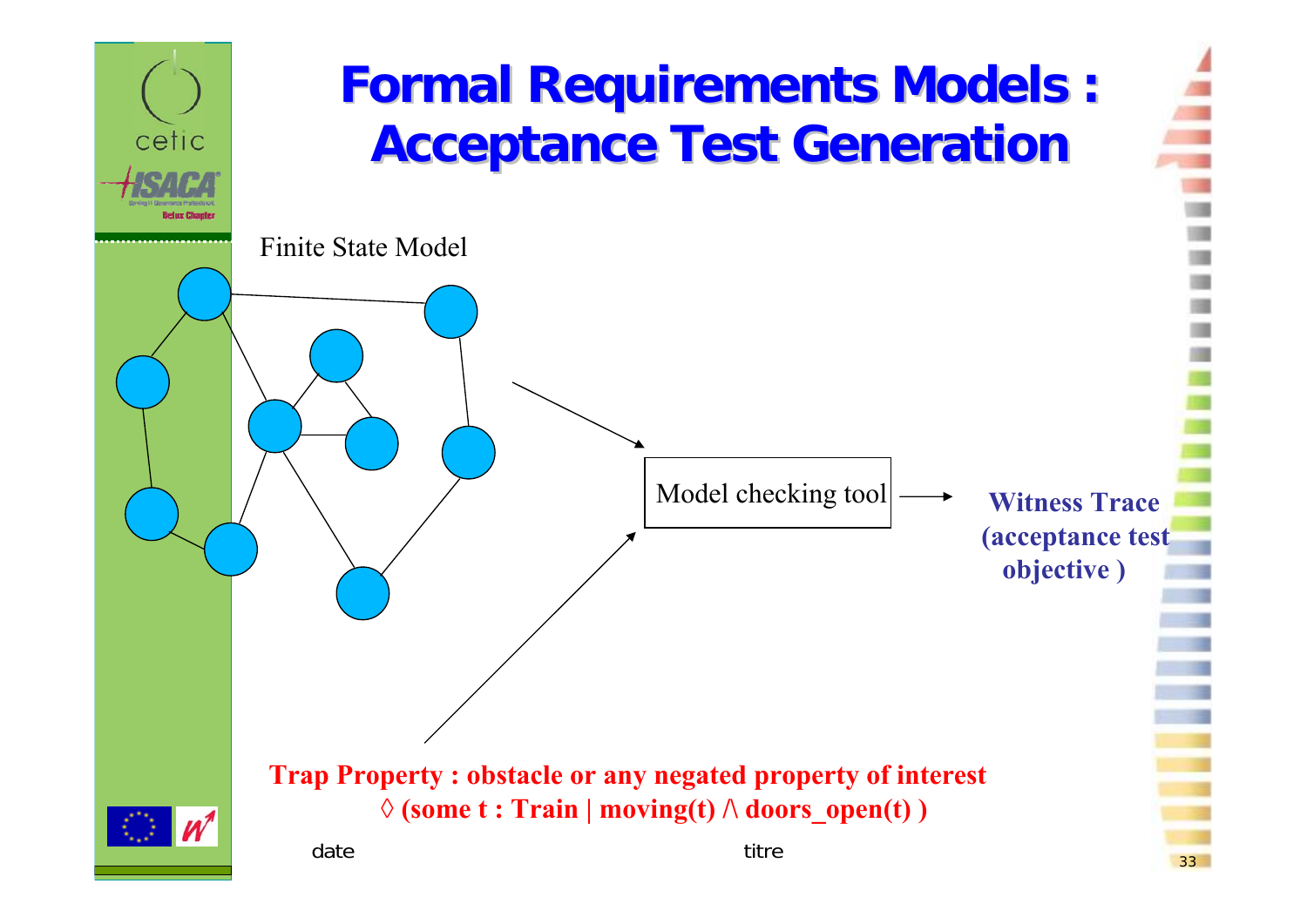

## **The roadmap The roadmap**

- **Introduction** 64
- The added value brought by Formal methods 鎙
- Formal models in C.C. certification 燃
- Formal tools曭
- Cetic experience with formal tools 薇

date titre

#### **Conclusions**磔



 $\sim$  34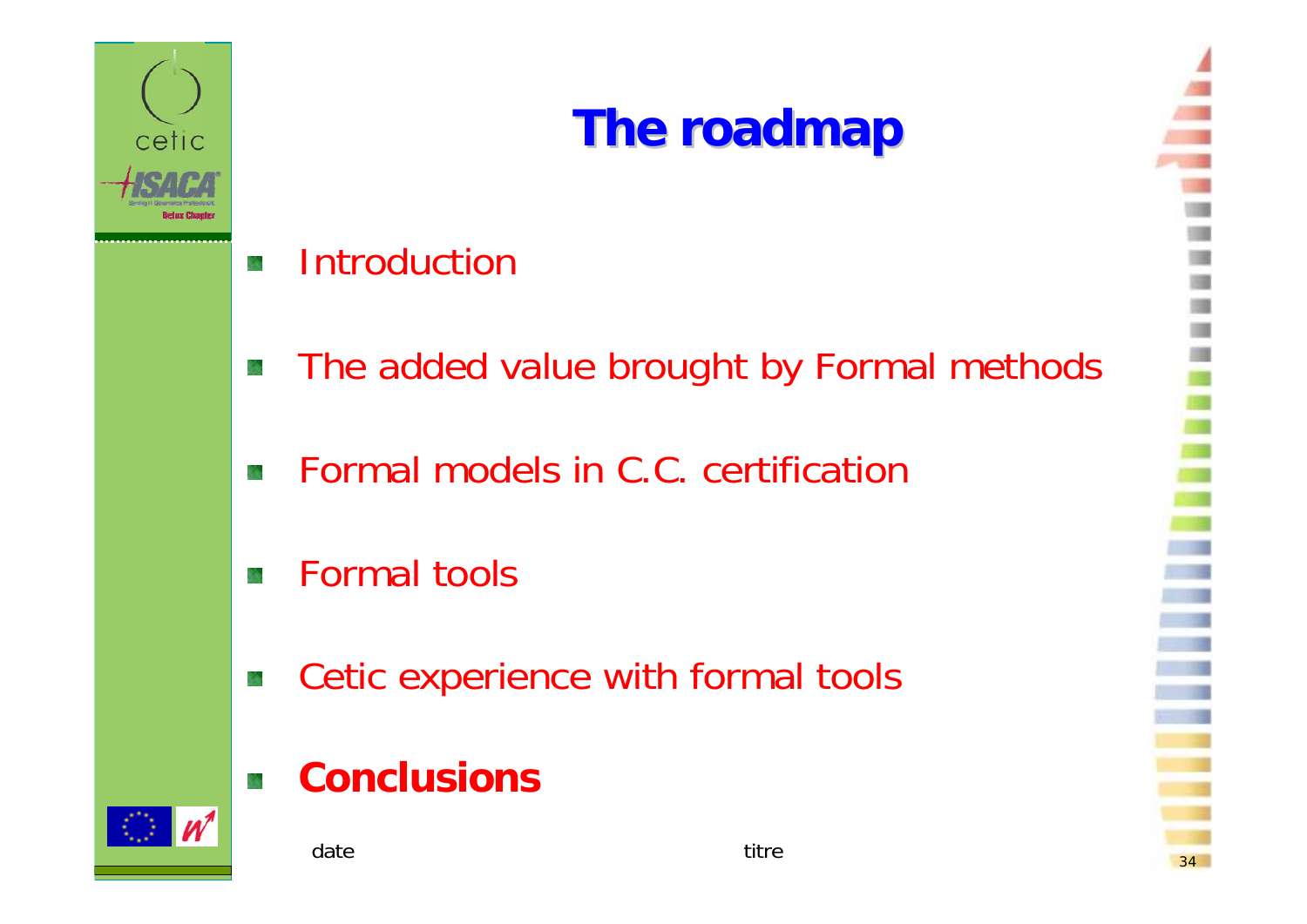

#### Basic idea of formal methods :



35

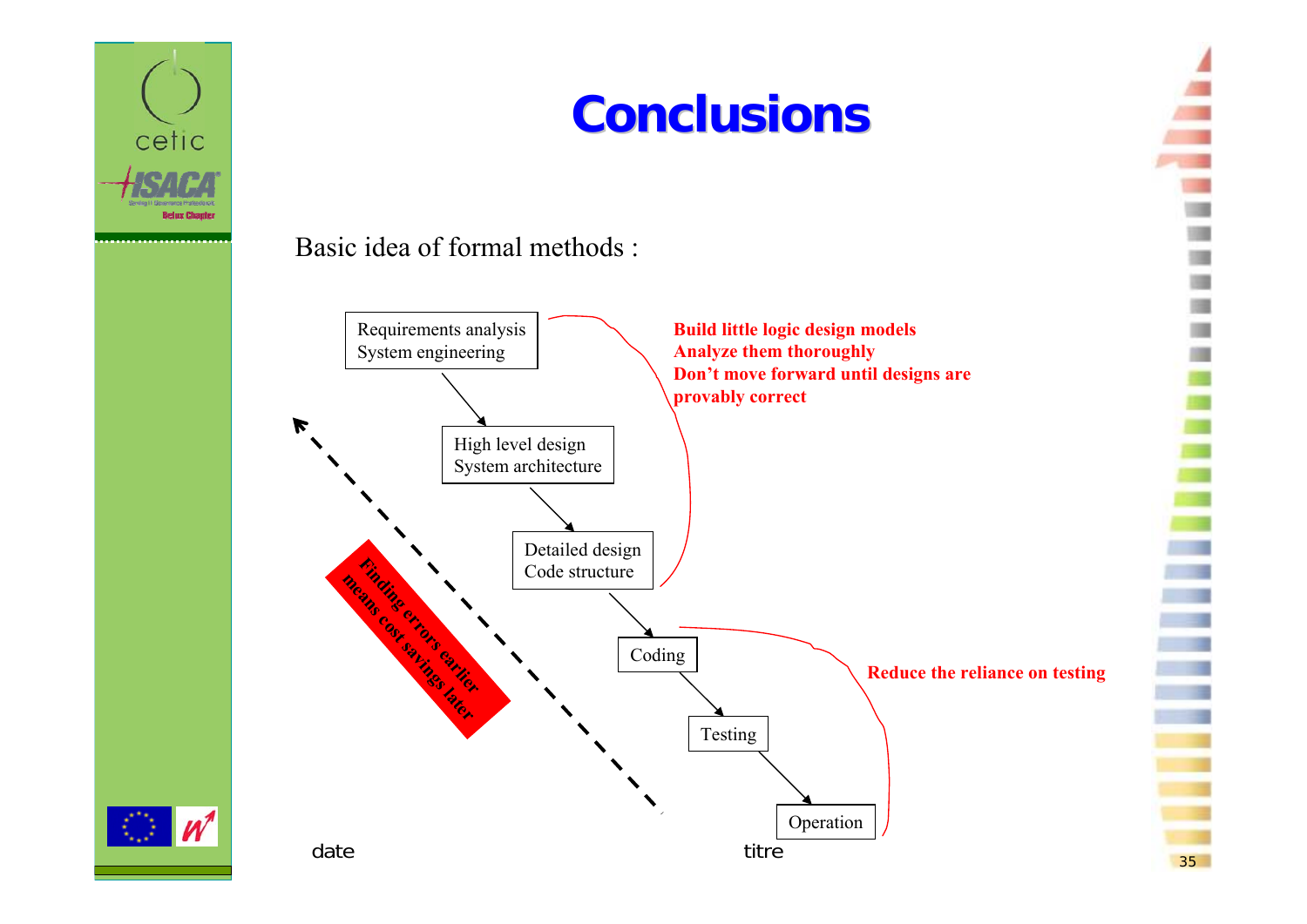

### **What is the challenge ?**

Use the technology of formal methods :

- to augment traditional methods and tools
- to automate traditional processes (e.g. testing !)

### To do this :

- unobstrusively extract formal specification & properties
- deliver results in a familiar form



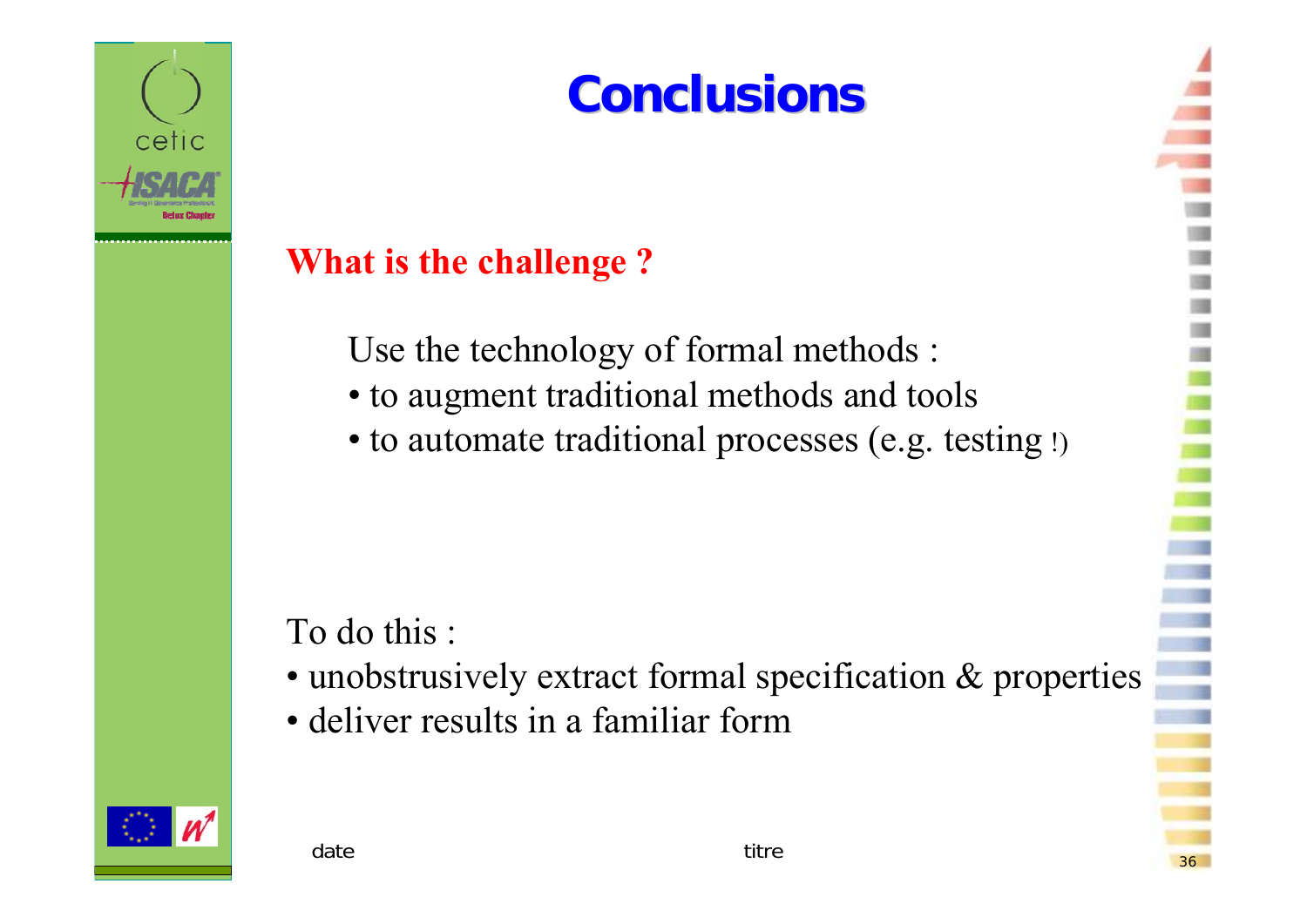

**Main benefits from Req. Engineering experience :** • **a formal model is the best critics you can find: it helps to formulate the right questions and checks that you get the right answers**

### • **a formal model is an invaluable communication tool with the stakeholders**

**IT security context :**

**access control, information flows, protocols, PKI, ….**

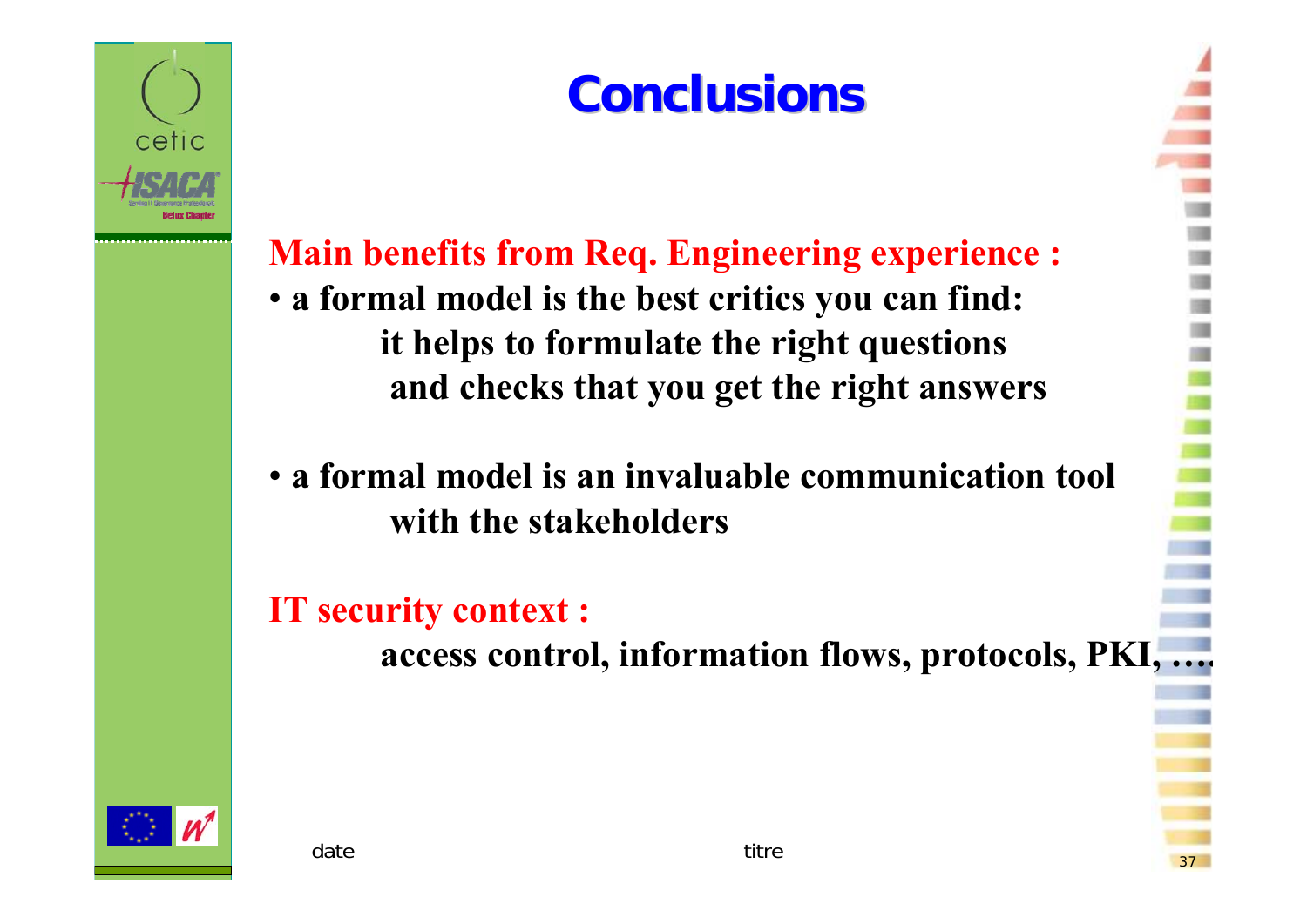

## **Bibliography Bibliography**

Role Based Access Control Models (R.S. Sandhu, E.J. Coyne) Lattice-Based Access Control (R.S. Sandhu) Spin course : http://spinroot.com/spin/Doc/course (G. Holzmann) Model checking : a Tutorial Overview (Stephen Merz)

Software Abstractions (D. Jackson )

Effective Test Generation (J. Rushby) : http://www.csl.sri.com/users/rushby/slides/efftestgen.pdf Formal Security Analysis (D. von Oheimb) : http://david.von-oheimb.de/cs/talks/index.html The Needham Schroeder protocol in SAL (J. Rushby) : http://www.csl.sri.com/users/rushby/abstracts/needham03



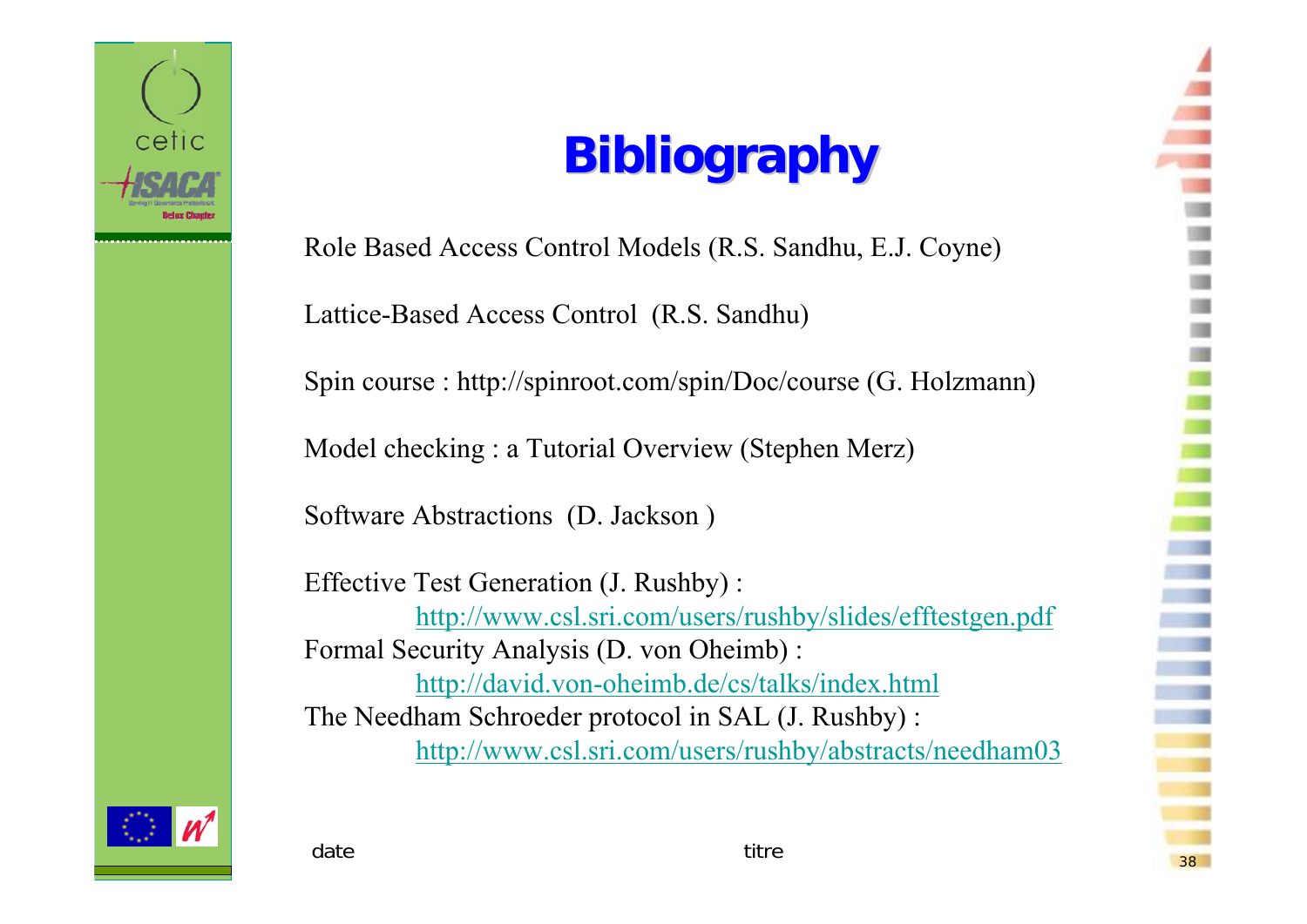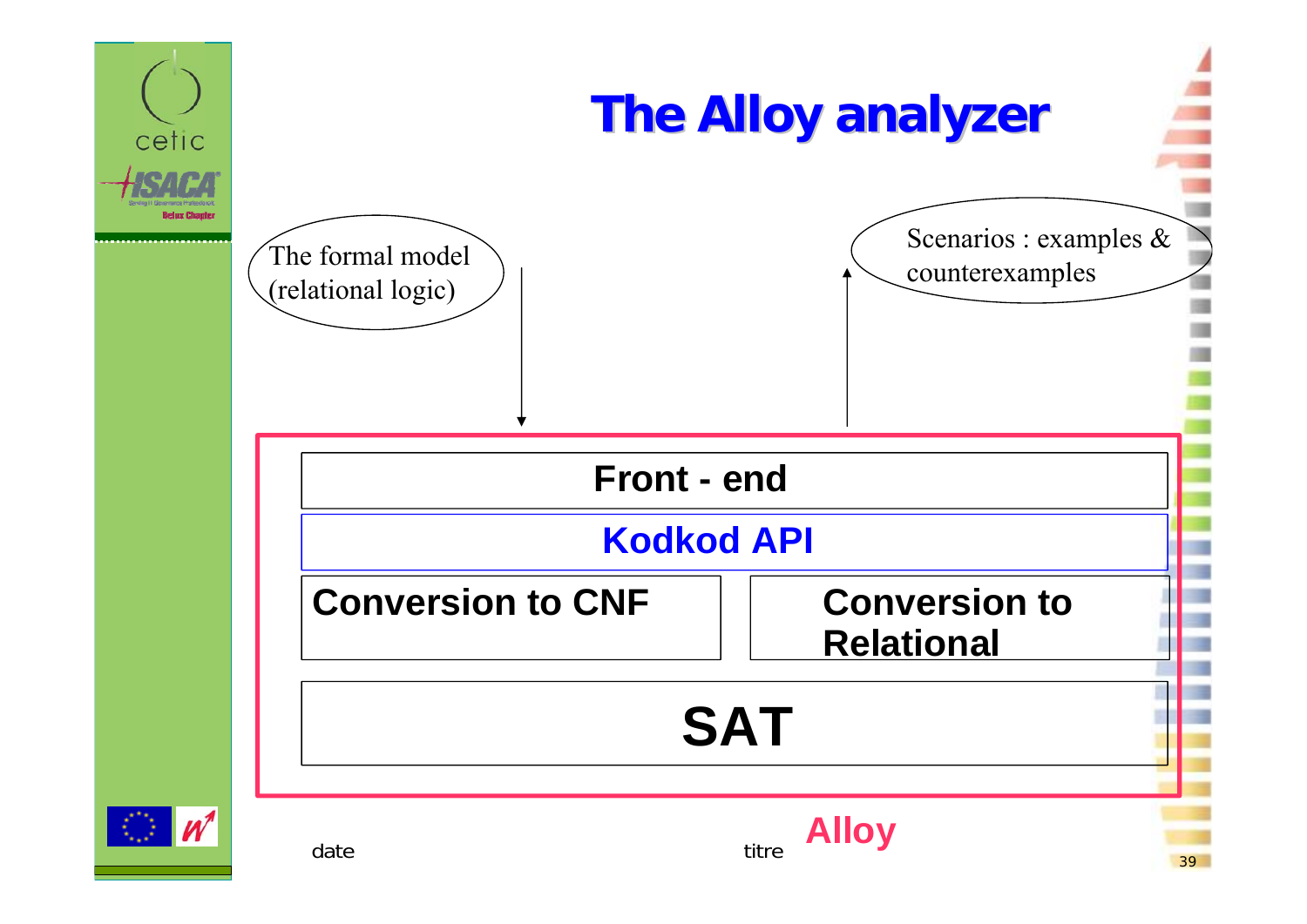### **Logic model checker : how does it work ?**

- system :  $L(S)$  (the set of all possible behaviors of S) 族
- property : L(p) (the set of valid/desirable behaviors) 钱
- prove that : L(S)  $\subseteq$  L(p) (everything possible is valid) S.
- method : у.

cetic

To prove L(S)  $\subseteq$  L(p) we can prove

 $\mathsf{L}(\mathsf{S}) \cap \ \left(\Sigma_\omega \setminus \mathsf{L}(\mathsf{p})\right) = \mathcal{Q}$ 

which is the same as

$$
L(S) \cap L(\neg (p)) = \emptyset
$$

**Spin's verification engine**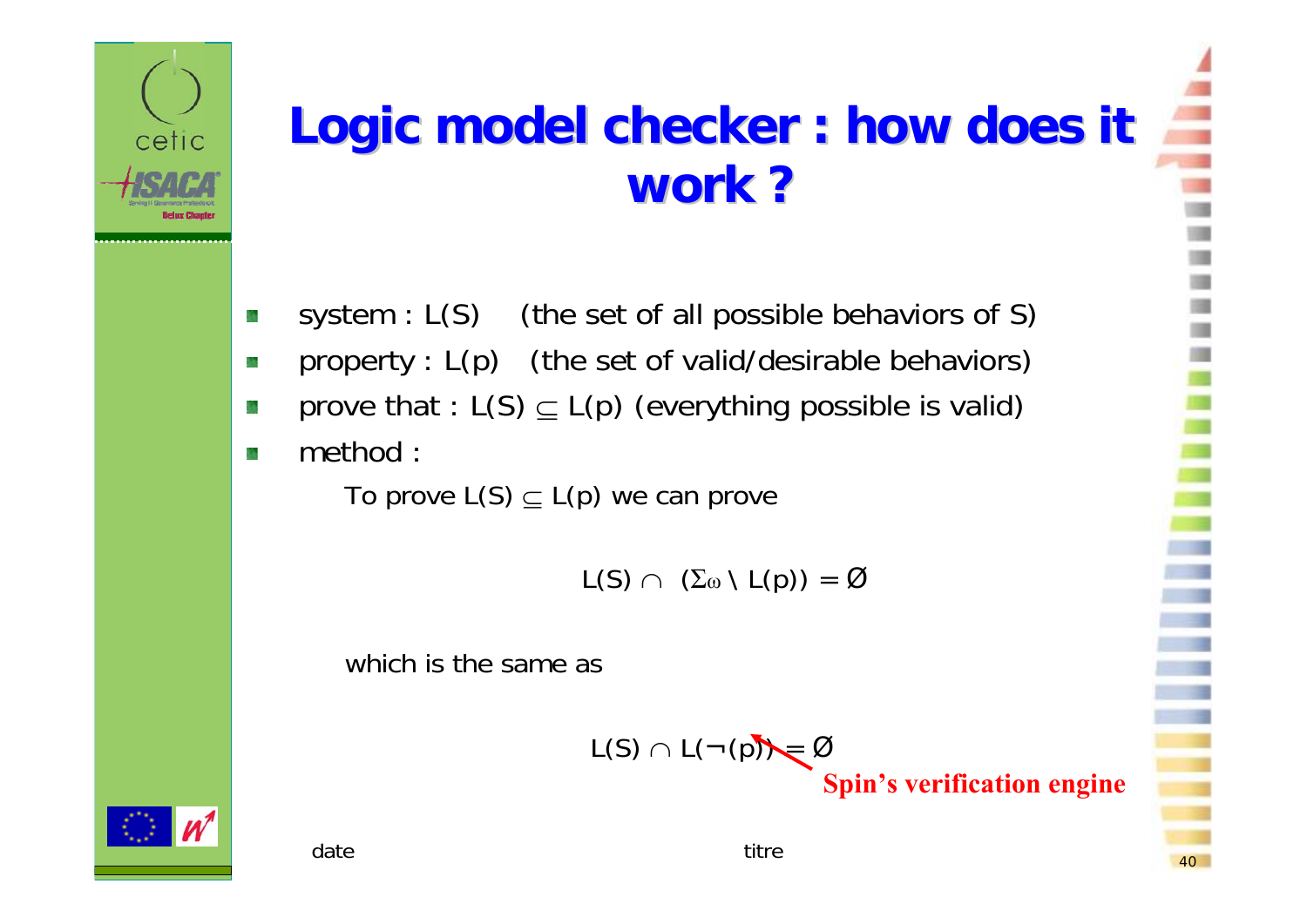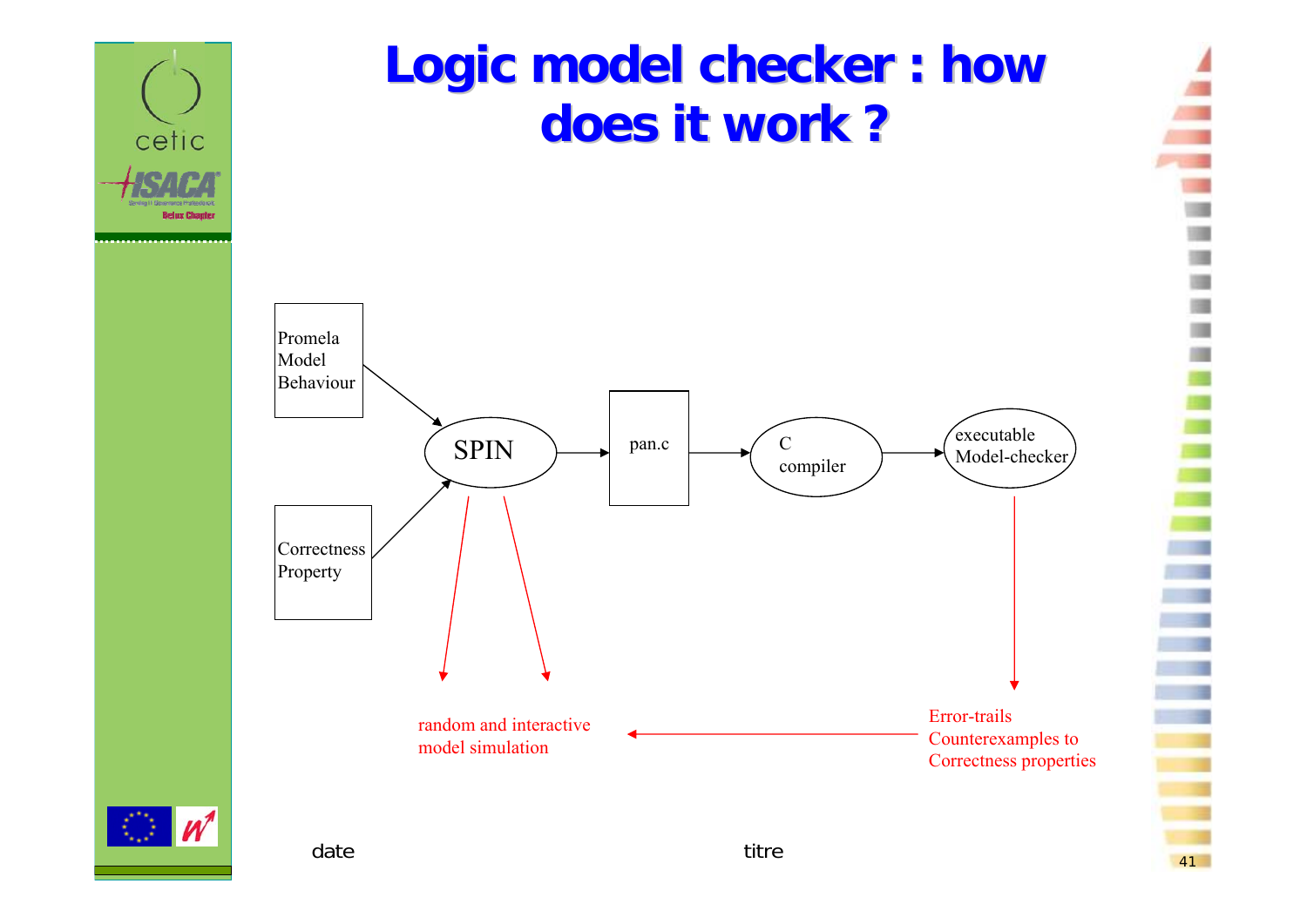

Basic idea of formal methods :



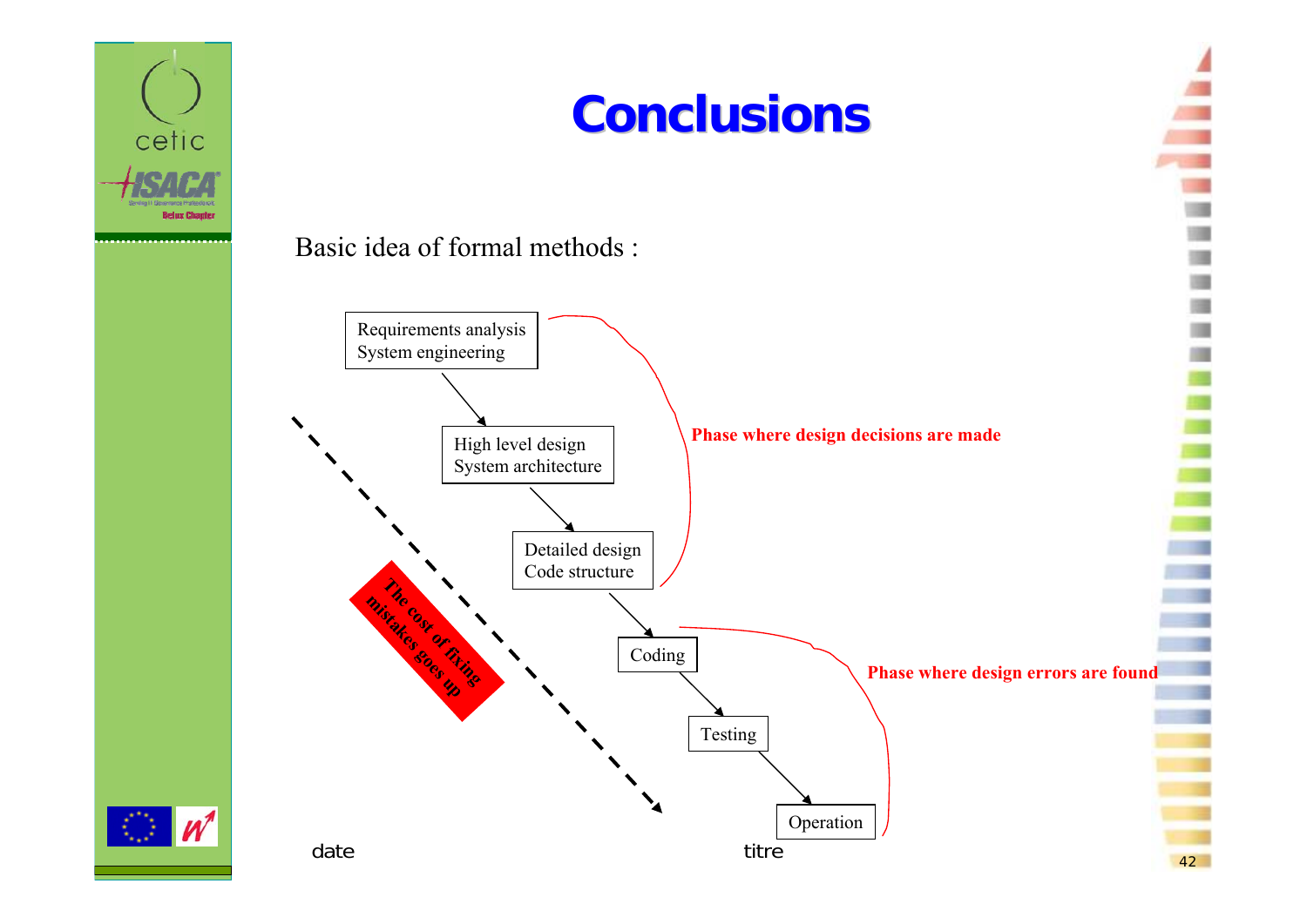

#### Basic idea of formal methods :





43